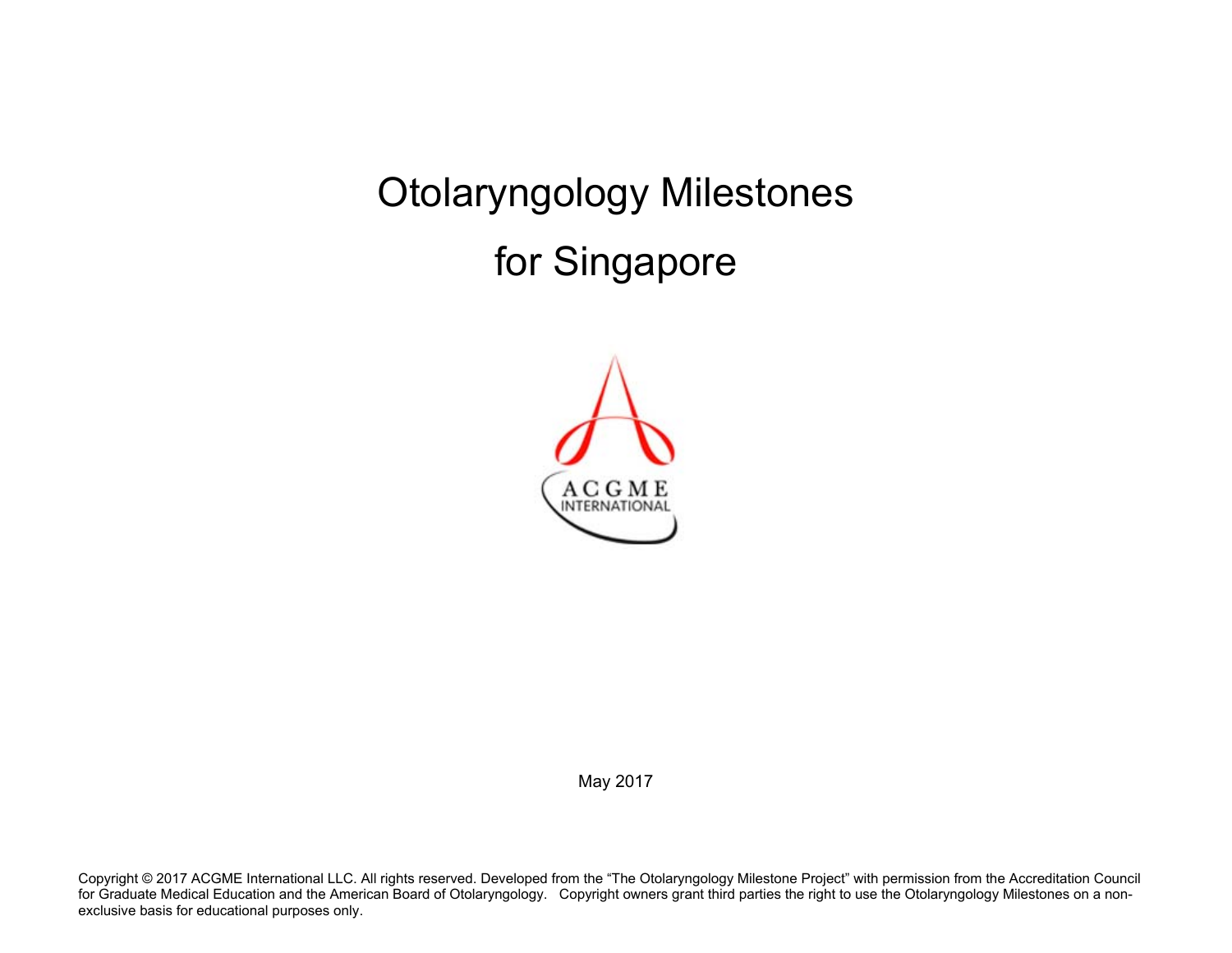Otolaryngology Milestones for Singapore

The Milestones are designed only for use in evaluation of residents in the context of their participation in ACGME-I-accredited residency programs. The Milestones provide a framework for the assessment of the development of the resident in key dimensions of the elements of physician competency in a specialty. They neither represent the entirety of the dimensions of the six domains of physician competency, nor are they designed to be relevant in any other context.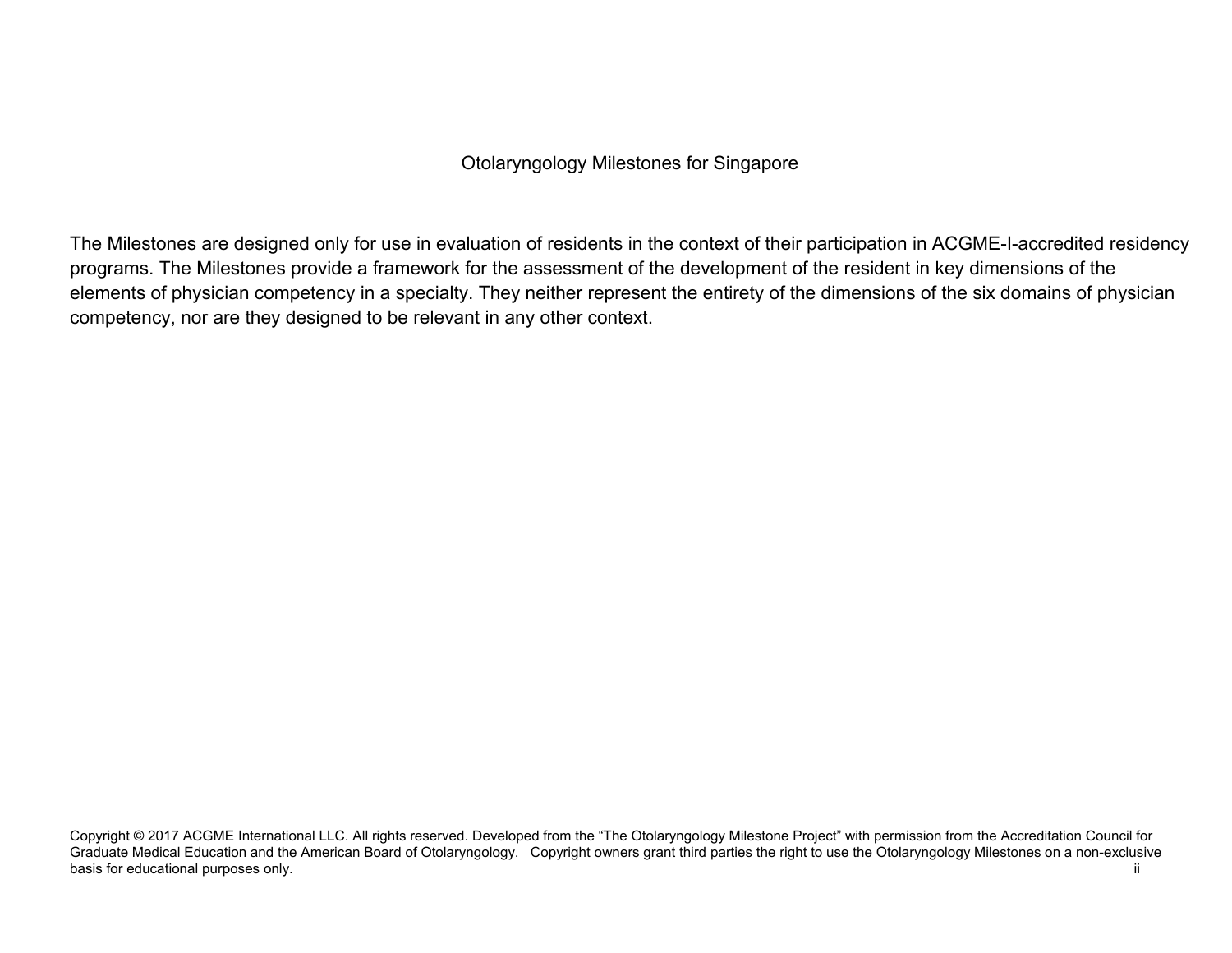## **Milestones Reporting**

This document presents milestones designed for programs to use in semi-annual review of resident performance and reporting to the ACGME-I. Milestones are knowledge, skills, attitudes, and other attributes for each of the ACGME-I competencies organized in a developmental framework from less to more advanced. They are descriptors and targets for resident performance as a learner moves from entry into their program through graduation.

For each period, review and reporting will involve selecting milestone levels that best describe each resident's current performance and attributes. Milestones are arranged in numbered levels. Tracking from "Level 1" to "Level 5" is synonymous with moving from novice to expert in the specialty. These levels do not correspond with time in the educational program. Dependent upon previous education and experience, residents may enter a program at varying points in the Milestones.

Selection of a level implies that the resident substantially demonstrates the milestones in that level, as well as those in lower levels (see the diagram on page v).

**Level 1:** The resident demonstrates milestones expected of an incoming resident.

**Level 2:** The resident is advancing and demonstrates additional milestones, but is not yet performing at a mid-residency level.

**Level 3:** The resident continues to advance and demonstrate additional milestones, consistently including the majority of milestones targeted for residency.

**Level 4:** The resident has advanced so that he or she now substantially demonstrates the milestones targeted for residency. This level is designed as the graduation target.

Level 5: The resident has advanced beyond performance targets set for residency and is demonstrating "aspirational" goals, which might describe the performance of someone who has been in practice for several years. It is expected that only a few exceptional residents will reach this level.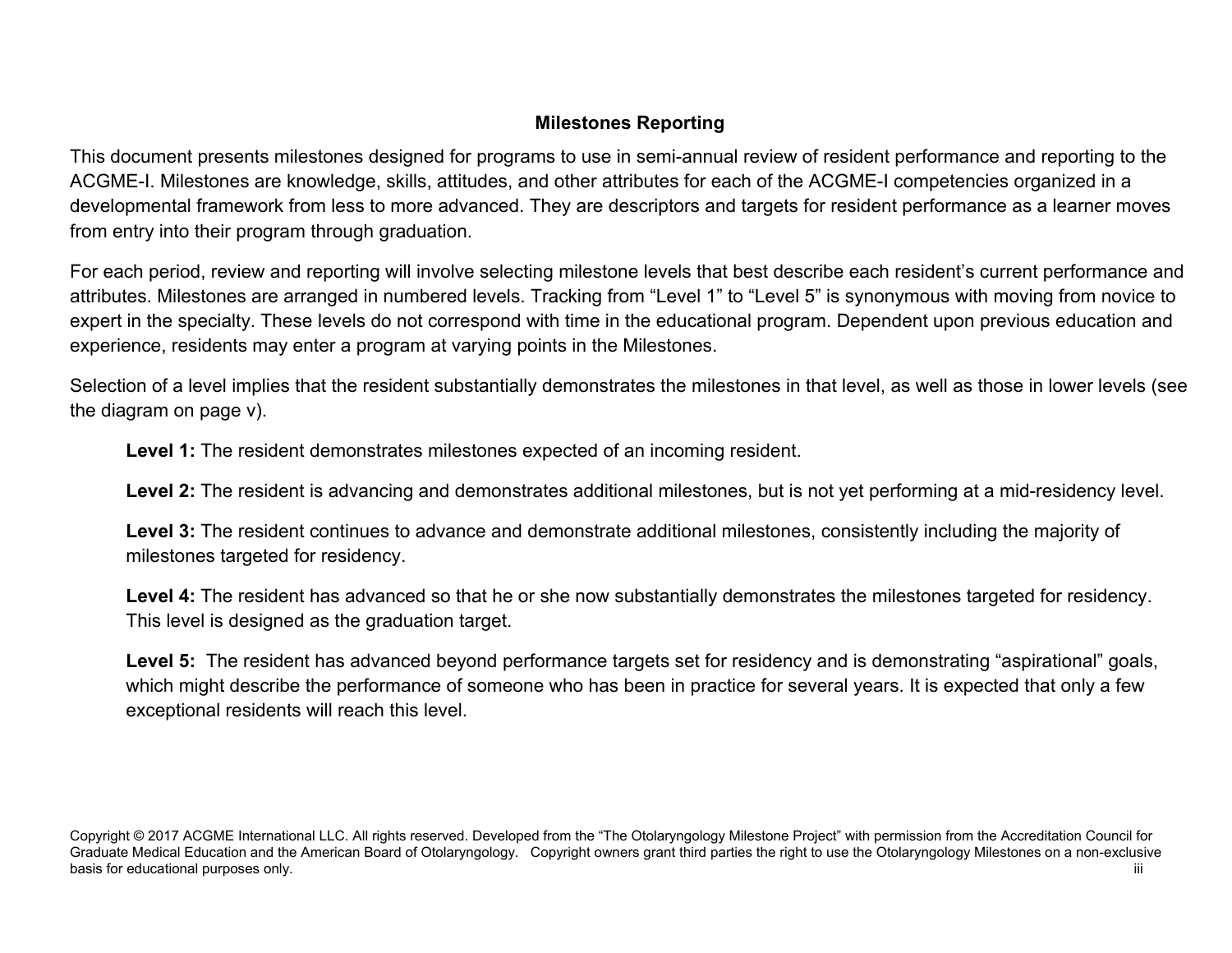## **Additional Notes**

The "Level 4" Milestones are designed as the graduation *target* and *do not* represent a graduation *requirement*. Making decisions about readiness for graduation is the purview of the program director. Study of Milestones performance data will be required before the ACGME-I and its partners will be able to determine whether milestones in the first four levels appropriately represent the developmental framework, and whether Milestone data overall are of sufficient quality to be used for high-stakes decisions.

*Answers to Frequently Asked Questions about Milestones are posted on the ACGME-I website.*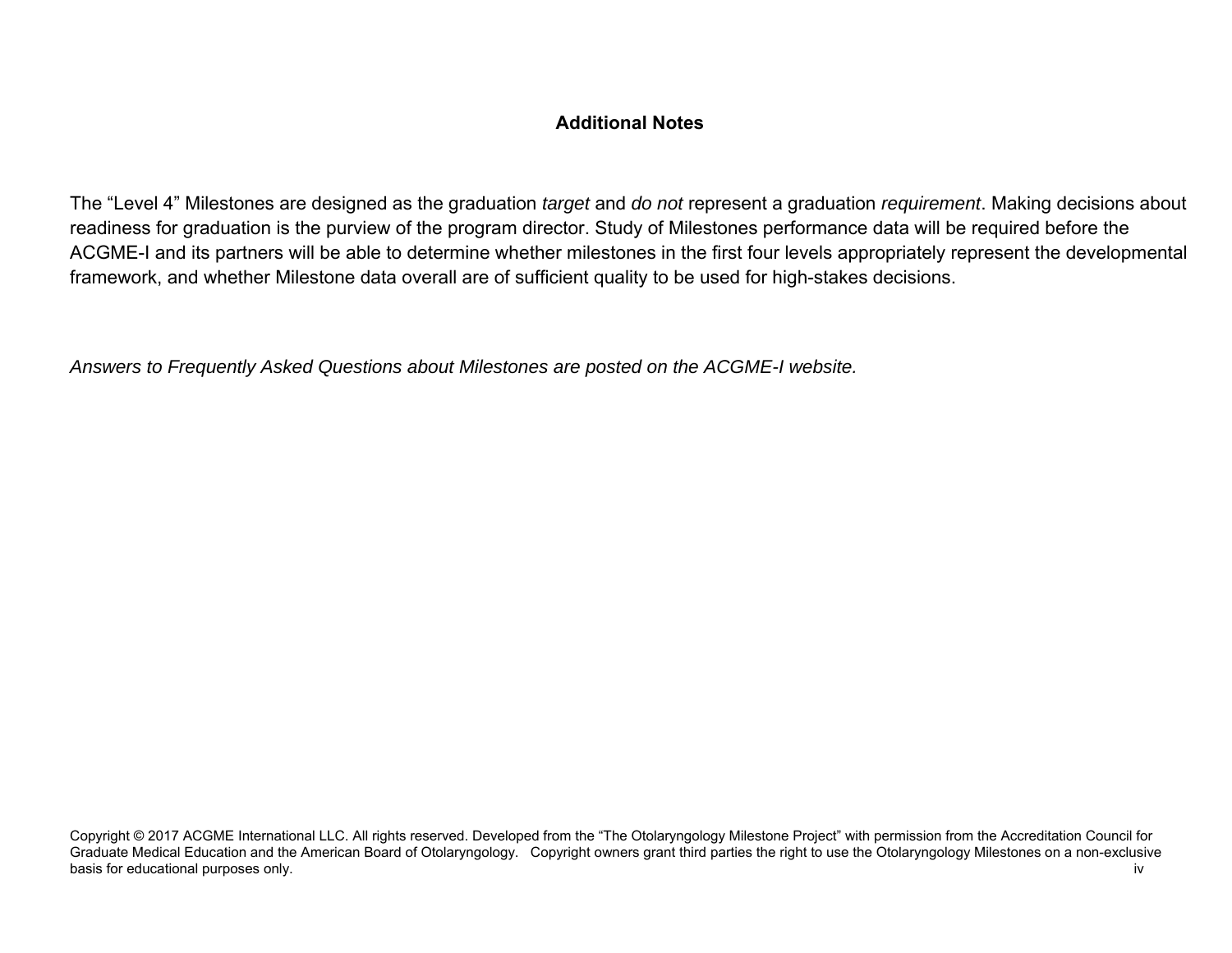The diagram below presents an example set of milestones for one sub-competency in the same format as the ACGME-I Report Worksheet. For each reporting period, a learner's performance on the milestones for each sub-competency will be indicated by selecting the level of milestones that best describes that learner's performance in relation to those milestones.

| Systems-Based Practice 1: Patient Safety and Quality Improvement                                                                                           |                                                                                                                                                                                   |                                                                                                                                                                                                      |                                                                                                                                                                                             |                                                                                                                                                                                      |
|------------------------------------------------------------------------------------------------------------------------------------------------------------|-----------------------------------------------------------------------------------------------------------------------------------------------------------------------------------|------------------------------------------------------------------------------------------------------------------------------------------------------------------------------------------------------|---------------------------------------------------------------------------------------------------------------------------------------------------------------------------------------------|--------------------------------------------------------------------------------------------------------------------------------------------------------------------------------------|
| Level 1                                                                                                                                                    | Level <sub>2</sub>                                                                                                                                                                | Level 3                                                                                                                                                                                              | Level 4                                                                                                                                                                                     | Level 5                                                                                                                                                                              |
| Demonstrates<br>knowledge of common<br>patient safety events                                                                                               | Identifies system<br>factors that lead to<br>patient safety events                                                                                                                | Participates in analysis<br>of patient safety events<br>(simulated or actual)                                                                                                                        | Conducts analysis of<br>patient safety events<br>and offers error<br>prevention strategies<br>(simulated or actual)                                                                         | Actively engages teams<br>and processes to<br>modify systems to<br>prevent patient safety<br>events                                                                                  |
| Demonstrates<br>knowledge of how to<br>report patient safety<br>events<br>Demonstrates<br>knowledge of basic<br>quality improvement                        | Reports patient safety<br>events through<br>institutional reporting<br>systems (actual or<br>simulated)<br>Describes local quality<br>improvement initiatives<br>(e.g., community | Participates in<br>disclosure of patient<br>safety events to<br>patients and families<br>(simulated or actual)<br>Participates in local<br>quality improvement<br>initiatives                        | Discloses patient safety<br>events to patients and<br>families (simulated or<br>actual)<br>Demonstrates the skills<br>required to identify,<br>develop, implement, and<br>analyze a quality | Role models or mentors<br>others in the disclosure<br>of patient safety events<br>Creates, implements,<br>and assesses quality<br>improvement initiatives<br>at the institutional or |
| methodologies and<br>metrics                                                                                                                               | vaccination rate.<br>infection rate, smoking<br>cessation)                                                                                                                        |                                                                                                                                                                                                      | improvement project                                                                                                                                                                         | community level                                                                                                                                                                      |
|                                                                                                                                                            |                                                                                                                                                                                   |                                                                                                                                                                                                      |                                                                                                                                                                                             |                                                                                                                                                                                      |
| Comments:                                                                                                                                                  |                                                                                                                                                                                   |                                                                                                                                                                                                      |                                                                                                                                                                                             | Not yet achieved Level 1                                                                                                                                                             |
| Selecting a response box in the middle<br>of a level implies that milestones in<br>that level and in lower levels have been<br>substantially demonstrated. |                                                                                                                                                                                   | Selecting a response box on the line in<br>between levels indicates that milestones in<br>lower levels have been substantially<br>demonstrated as well as some milestones in<br>the higher level(s). |                                                                                                                                                                                             |                                                                                                                                                                                      |

Copyright © 2017 ACGME International LLC. All rights reserved. Developed from the "The Otolaryngology Milestone Project" with permission from the Accreditation Council for Graduate Medical Education and the American Board of Otolaryngology. Copyright owners grant third parties the right to use the Otolaryngology Milestones on a non-exclusive basis for educational purposes only. view of the contract of the contract of the contract of the contract of the contract of the contract of the contract of the contract of the contract of the contract of the contract of t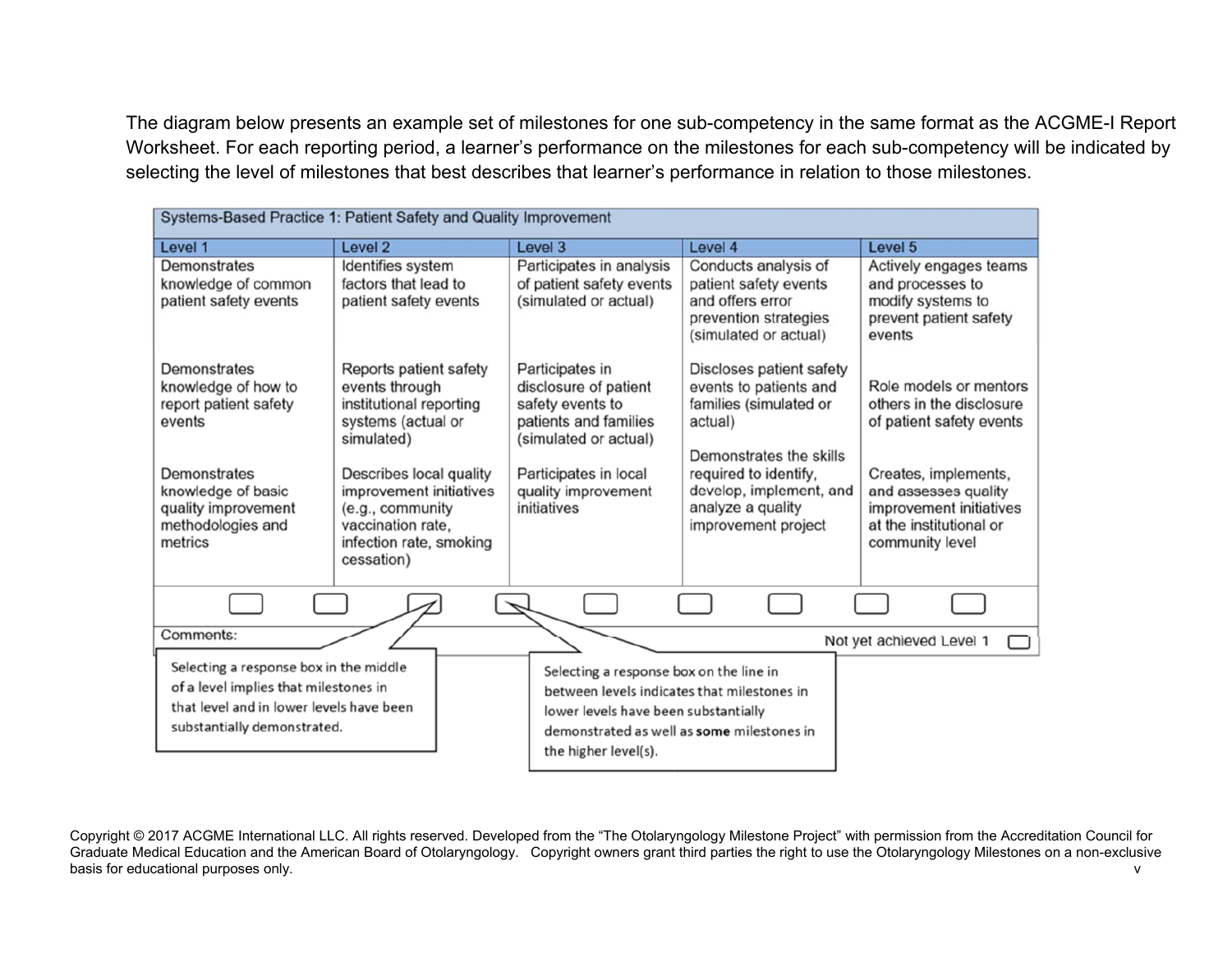| <b>Patient Care 1: Salivary Disease</b>                                       |                                                                                                                                                                                                                    |                                                                                                                                                                    |                                                                                                                                                                |                                                                                                                                                             |  |
|-------------------------------------------------------------------------------|--------------------------------------------------------------------------------------------------------------------------------------------------------------------------------------------------------------------|--------------------------------------------------------------------------------------------------------------------------------------------------------------------|----------------------------------------------------------------------------------------------------------------------------------------------------------------|-------------------------------------------------------------------------------------------------------------------------------------------------------------|--|
| Level 1                                                                       | Level <sub>2</sub>                                                                                                                                                                                                 | Level 3                                                                                                                                                            | Level 4                                                                                                                                                        | Level 5                                                                                                                                                     |  |
| Obtains basic history and<br>physical                                         | Obtains focused history<br>and physical, including<br>comprehensive head and<br>neck exam, neck and<br>cranial nerve exam; orders<br>appropriate labs, fine-<br>needle aspiration (FNA),<br>and radiologic studies | Interprets appropriate<br>lab, pathologic, and<br>radiologic studies                                                                                               | Accurately tumor node<br>metastasis (TNM) stages a<br>specific patient                                                                                         | Performs ultrasound<br>guided FNA of salivary<br>gland mass                                                                                                 |  |
| Understands normal<br>salivary gland function                                 | Understands factors<br>precipitating inflammatory<br>salivary disease                                                                                                                                              | Describes an accurate<br>differential diagnosis of<br>a salivary gland mass;<br>able to clinically<br>distinguish neoplastic<br>from non- neoplastic<br>etiologies | Makes correct diagnosis<br>from clinical, radiologic,<br>and pathologic information;<br>knows histopathologic<br>findings of common<br>neoplastic processes    | Teaches pathophysiology                                                                                                                                     |  |
| Knows treatment of<br><b>Sialadenitis</b>                                     | <b>Discusses treatment</b><br>modality options in general<br>terms (including adjuvant<br>treatment)                                                                                                               | Discusses appropriate<br>therapeutic options and<br>understands implications<br>of those options                                                                   | Formulates appropriate<br>treatment plan for a<br>specific salivary gland<br>cancer patient based on<br>primary site, disease<br>stage, and patient<br>factors | Performs extended<br>dissection of parotid bed<br>neoplasm with<br>preservation of<br>neurovascular (NV)<br>structures as appropriate;<br>teaches procedure |  |
| Knows how to scrub;<br>performs surgical time<br>out; maintains sterile field | Performs intra-operative<br>patient prep; raises skin<br>flaps in appropriate plane;<br>able to aesthetically close<br>wound                                                                                       | Performs procedure<br>with assistance;<br>identifies<br>neurovascular<br>structures                                                                                | Completes procedure with<br>oversight                                                                                                                          | Treats complex<br>complications                                                                                                                             |  |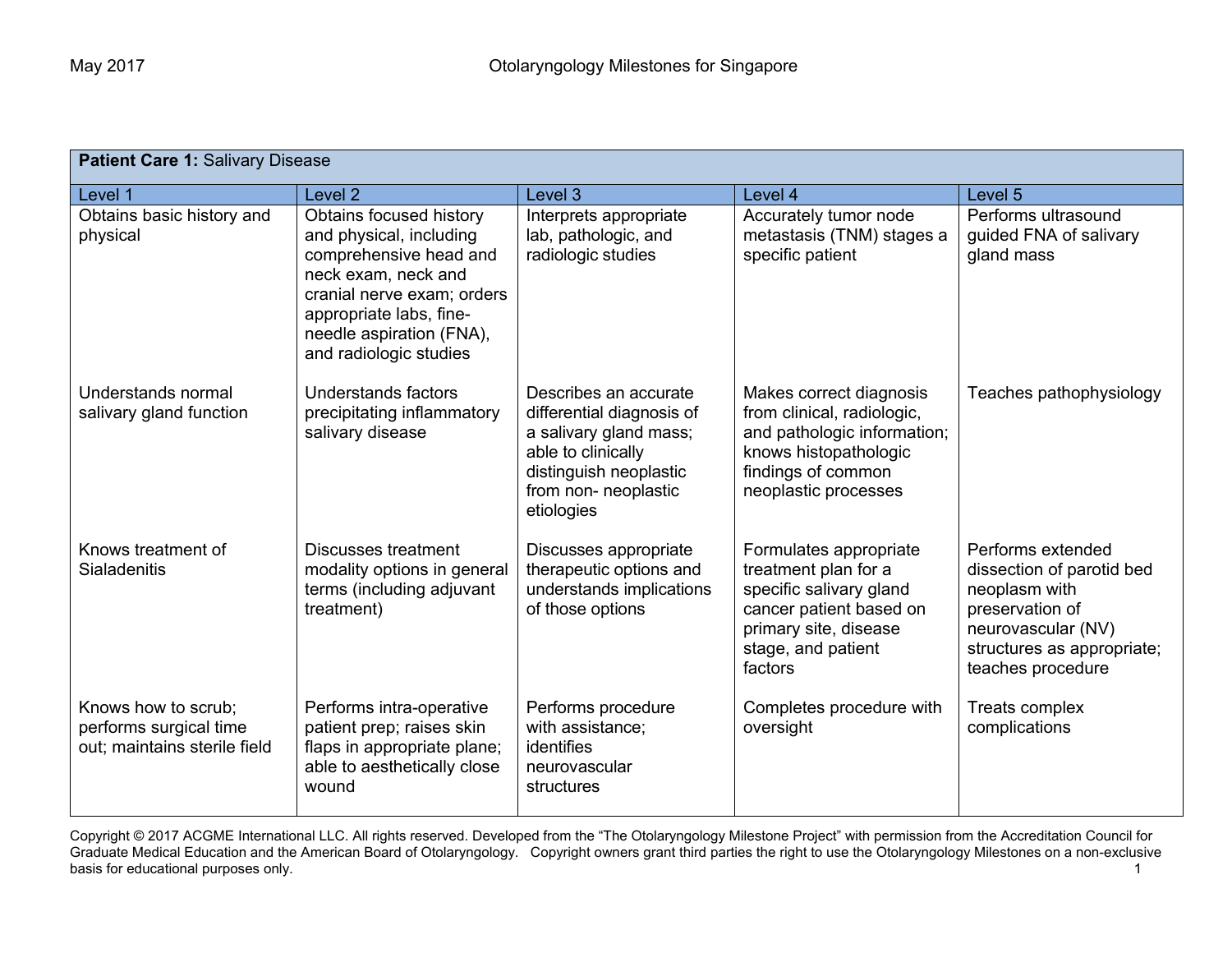|           | Lists some potential<br>complications | Recognizes common<br>complications; obtains<br>appropriate consultations<br>for patient management | Recognizes and is able to<br>treat and/or develop<br>treatment plan for common<br>complications |                          |
|-----------|---------------------------------------|----------------------------------------------------------------------------------------------------|-------------------------------------------------------------------------------------------------|--------------------------|
|           |                                       |                                                                                                    |                                                                                                 |                          |
| Comments: |                                       |                                                                                                    |                                                                                                 | Not Yet Achieved Level 1 |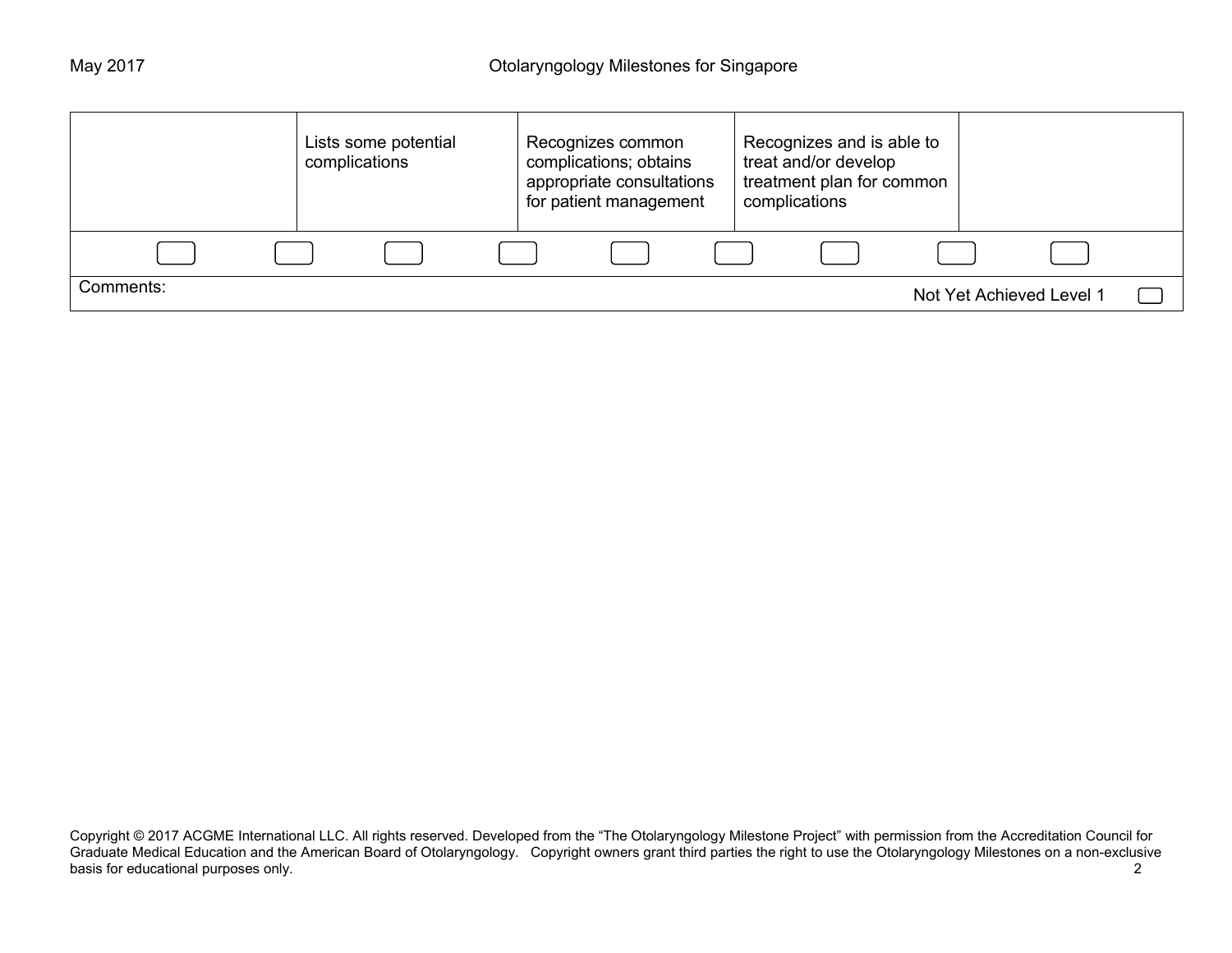| Patient Care 2: Aerodigestive Tract Lesions (ADT)                     |                                                                                                                                                                                                   |                                                                                                                                             |                                                                                                                                                             |                                                                                                                             |
|-----------------------------------------------------------------------|---------------------------------------------------------------------------------------------------------------------------------------------------------------------------------------------------|---------------------------------------------------------------------------------------------------------------------------------------------|-------------------------------------------------------------------------------------------------------------------------------------------------------------|-----------------------------------------------------------------------------------------------------------------------------|
| Level 1                                                               | Level <sub>2</sub>                                                                                                                                                                                | Level 3                                                                                                                                     | Level 4                                                                                                                                                     | Level 5                                                                                                                     |
| Obtains basic history and<br>physical                                 | Obtains focused history<br>and physical, including<br>comprehensive<br>aerodigestive tract and<br>cranial nerve clinic<br>exam with recognition of<br>normal anatomy and<br>obvious abnormalities | Orders appropriate labs,<br>functional, and radiologic<br>studies; performs flexible<br>and rigid endoscopic<br>evaluation                  | Interprets appropriate lab,<br>functional, and radiologic<br>studies                                                                                        | Performs flexible<br>fiberoptic laryngoscopy<br>with manipulation with<br>oversight                                         |
| Demonstrates limited<br>understanding of normal<br>laryngeal function | Understands normal<br>laryngeal and esophageal<br>function; understands<br>factors precipitating<br>inflammatory laryngeal<br>disease                                                             | Knows differential<br>diagnosis of vocal cord<br>lesion; able to clinically<br>distinguish neoplastic<br>from non- neoplastic<br>etiologies | Makes correct diagnosis<br>from clinical, radiologic,<br>and pathologic information;<br>knows histopathologic<br>findings of common<br>neoplastic processes | Teaches pathophysiology                                                                                                     |
| <b>Demonstrates limited</b><br>knowledge of treatment<br>options      | <b>Discusses treatment</b><br>modality options in general<br>terms                                                                                                                                | Discusses appropriate<br>therapeutic options and<br>understands implications<br>of each                                                     | Formulates appropriate<br>treatment plan for a<br>specific vocal cord lesion<br>patient based on lesion<br>and patient factors                              | Teaches management of<br>complex aerodigestive<br>tract (ADT) lesions                                                       |
|                                                                       | Positions patient properly<br>for laryngoscopy, and<br>sometimes able to<br>visualize the larynx                                                                                                  | Able to consistently<br>visualize the larynx during<br>laryngoscopy and perform<br>binocular<br>microlaryngoscopy                           | <b>Performs</b><br>microlaryngoscopy<br>consistently with complete<br>exposure of the anterior<br>commissure                                                | Performs<br>microlaryngoscopy in the<br>difficult to expose patient<br>with complete exposure of<br>the anterior commissure |
|                                                                       | Positions patient properly<br>for esophagoscopy, and                                                                                                                                              | Performs esophagoscopy<br>with biopsy in patients<br>with favorable anatomy                                                                 | Recognizes and is able to<br>treat and/or develop<br>treatment plan for                                                                                     | Performs esophagoscopy<br>with complex intervention<br>efficiently in the difficult                                         |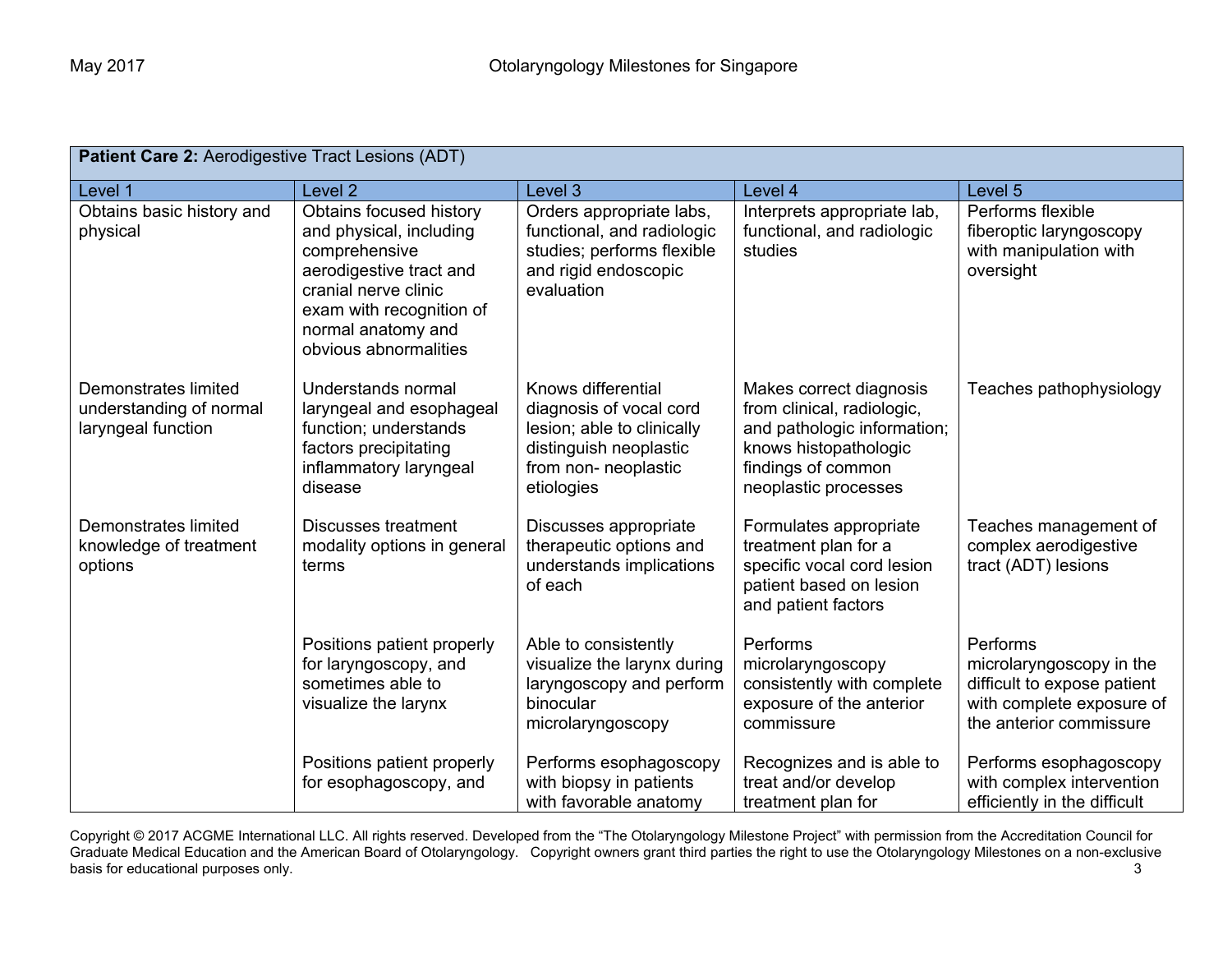|           | sometimes able to<br>visualize the esophagus                                                                                           |                                                                                                    | common complications | to expose patient               |
|-----------|----------------------------------------------------------------------------------------------------------------------------------------|----------------------------------------------------------------------------------------------------|----------------------|---------------------------------|
|           | Lists some potential<br>complications (e.g.,<br>identifies and appropriately<br>treats local<br>injury from endoscopic<br>instruments) | Recognizes common<br>complications; obtains<br>appropriate consultations<br>for patient management |                      | Treats complex<br>complications |
|           |                                                                                                                                        |                                                                                                    |                      |                                 |
| Comments: |                                                                                                                                        |                                                                                                    |                      | Not Yet Achieved Level 1        |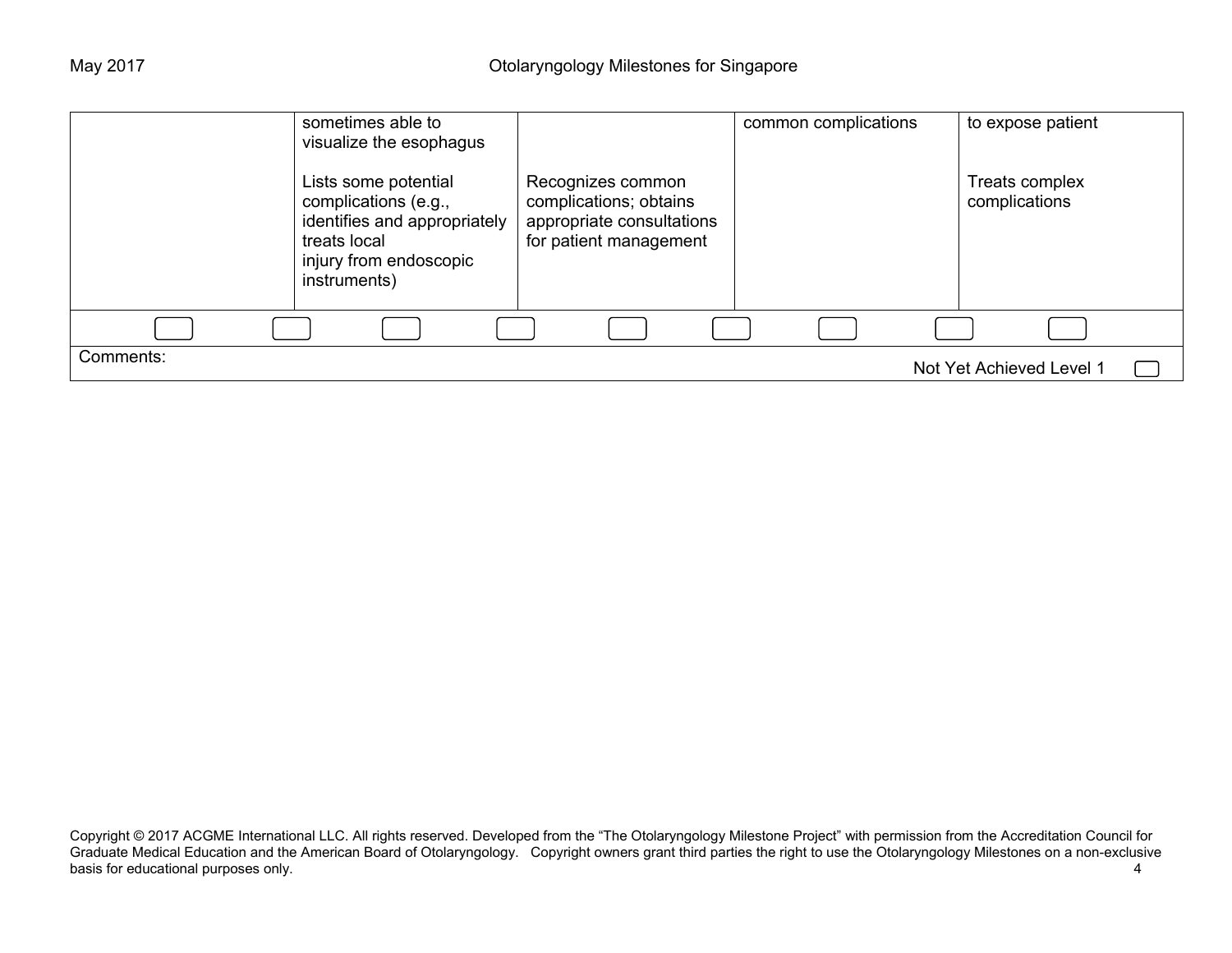| <b>Patient Care 3: Sleep Disordered Breathing (SDB)</b>        |                                                                                                                                                                       |                                                                                                                                |                                                                                                                                           |                                                                                                                                                                       |  |
|----------------------------------------------------------------|-----------------------------------------------------------------------------------------------------------------------------------------------------------------------|--------------------------------------------------------------------------------------------------------------------------------|-------------------------------------------------------------------------------------------------------------------------------------------|-----------------------------------------------------------------------------------------------------------------------------------------------------------------------|--|
| Level 1                                                        | Level <sub>2</sub>                                                                                                                                                    | Level 3                                                                                                                        | Level 4                                                                                                                                   | Level 5                                                                                                                                                               |  |
| Obtains general history<br>and performs basic<br>physical exam | Recognizes signs and<br>symptoms of SDB and the<br>differences between<br>children and adults; orders<br>appropriate routine lab,<br>radiologic, and sleep<br>studies | Performs detailed<br>examination with<br>evaluation of upper airway<br>anatomy and interprets<br>basic diagnostic testing      | Interprets examination<br>and advanced diagnostic<br>testing                                                                              | Teaches focused history<br>and physical exam                                                                                                                          |  |
|                                                                | Demonstrates basic<br>understanding of spectrum<br>of sleep disorders in<br>children and adults                                                                       | Demonstrates moderate<br>understanding of spectrum<br>of sleep disorders in<br>children and adults                             | Demonstrates thorough<br>understanding of<br>spectrum of sleep<br>disorders in children and<br>adults                                     | Recognizes interaction<br>between SDB and other<br>sleep disorders in<br>children and adults                                                                          |  |
|                                                                | Demonstrates beginning<br>understanding of<br>treatment measures                                                                                                      | Demonstrates deepening<br>understanding of medical<br>treatments, role of<br>surveillance, and alternate<br>therapies          | Able to list and prioritize<br>treatment options for the<br>patient with SDB in<br>complicated patient<br>populations                     | Identifies indications and<br>risks of non-surgical<br>treatment plans for sleep<br>disorders other than SDB,<br>and disorders of initiating<br>and maintaining sleep |  |
|                                                                | Performs tonsillectomy<br>and/or adenoidectomy<br>(T&A) on typical pediatric<br>or adult patient                                                                      | Performs<br>palatopharyngoplasty on<br>typical patient                                                                         | Performs T&A and<br>palatopharyngoplasty on<br>complex patients                                                                           | Teaches T&A and<br>palatopharyngoplasty                                                                                                                               |  |
|                                                                | Lists common potential<br>complications                                                                                                                               | Lists rare complications;<br>recognizes common<br>complications and is able<br>to initiate treatment in the<br>typical patient | Recognizes and is able to<br>treat and/or develop<br>treatment plan for<br>common and uncommon<br>complications in the<br>complex patient |                                                                                                                                                                       |  |
|                                                                |                                                                                                                                                                       |                                                                                                                                |                                                                                                                                           |                                                                                                                                                                       |  |
| Comments:                                                      | Not Yet Achieved Level 1                                                                                                                                              |                                                                                                                                |                                                                                                                                           |                                                                                                                                                                       |  |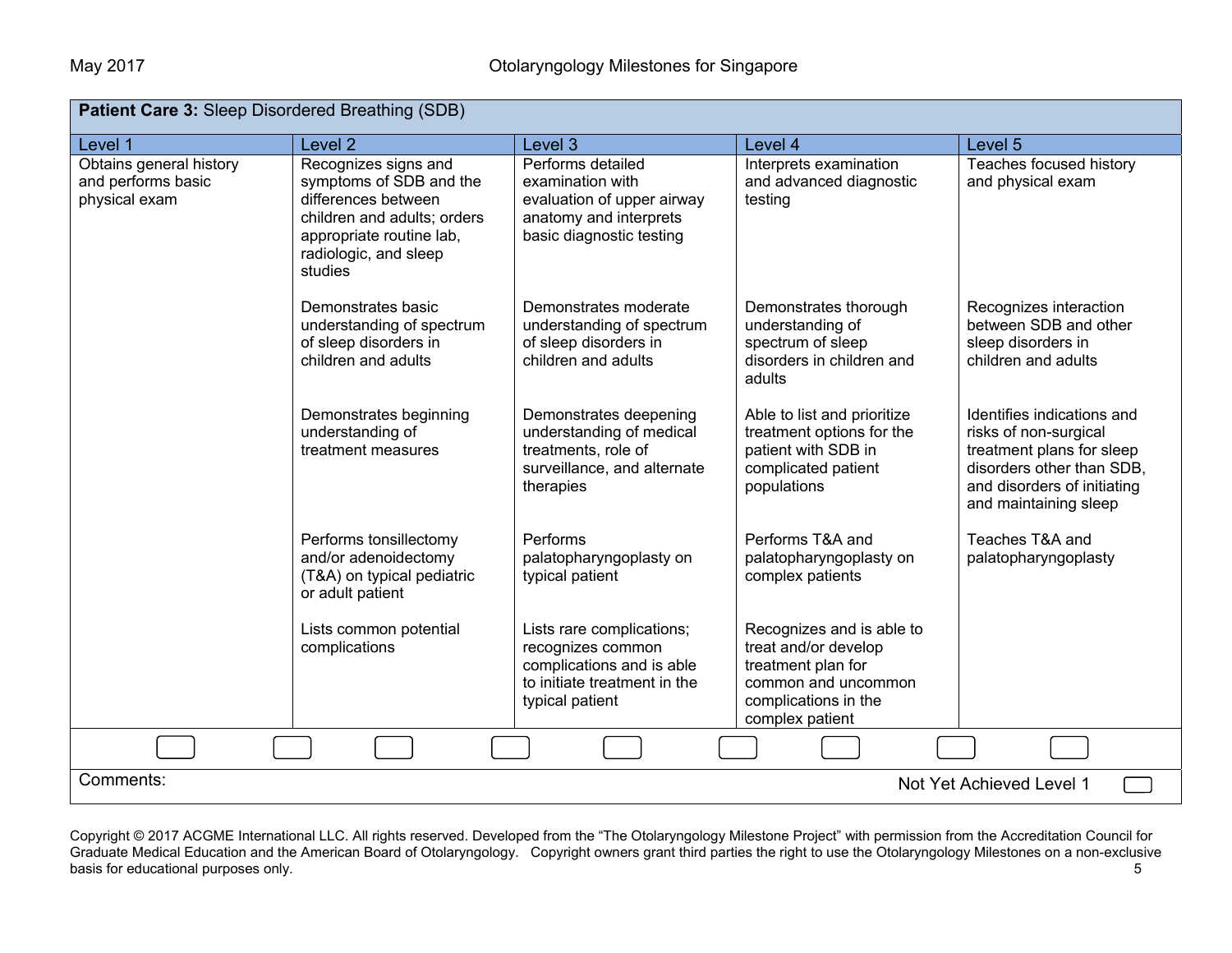| Patient Care 4: Rhinology                                                                                                                 |                                                                                                                                                                                                                             |                                                                                                                                                                                   |                                                                                                                                                                                                                 |                                                                       |
|-------------------------------------------------------------------------------------------------------------------------------------------|-----------------------------------------------------------------------------------------------------------------------------------------------------------------------------------------------------------------------------|-----------------------------------------------------------------------------------------------------------------------------------------------------------------------------------|-----------------------------------------------------------------------------------------------------------------------------------------------------------------------------------------------------------------|-----------------------------------------------------------------------|
| Level 1                                                                                                                                   | Level <sub>2</sub>                                                                                                                                                                                                          | Level 3                                                                                                                                                                           | Level 4                                                                                                                                                                                                         | Level 5                                                               |
| Obtains basic sinonasal<br>symptom history and<br>performs basic head and<br>neck exam                                                    | Obtains focused history<br>and physical, including<br>detailed sinonasal<br>symptom inventory                                                                                                                               | Distinguishes the<br>pathophysiologic and<br>clinical presentations of<br>the various subtypes of<br>chronic rhinosinusitis                                                       | Identifies nasal endoscopic<br>pathologic findings in the<br>previously operated<br>patient; facile with<br>interpretation/use of<br>appropriate laboratory,<br>pathologic and radiologic<br>diagnostic studies | Provides treatment of<br>recurrent/extensive frontal<br>sinus disease |
| Recognizes symptoms<br>that indicate sinonasal<br>pathology                                                                               | <b>Demonstrates</b><br>understanding of the<br>anatomy of the nasal<br>cavity and paranasal<br>sinuses, including the<br>blood supply                                                                                       | Distinguishes the various<br>causes of nasal<br>obstruction, and<br>appreciates the different<br>patients who require<br>endonasal septoplasty<br>versus open<br>septorhinoplasty | Teaches nasal endoscopy<br>Recognizes and diagnoses<br>the possible uncommon<br>etiologies of chronic<br>bacterial sinusitis refractory<br>to standard therapy                                                  | Performs revision and<br>advanced endoscopic<br>sinus surgery         |
| Demonstrates minimal<br>knowledge of treatment<br>options                                                                                 | Explains the diagnostic<br>distinction between viral<br>upper respiratory<br>infections (URI) and acute<br>bacterial sinusitis                                                                                              | Understands the anatomy<br>of the nasolacrimal<br>system and the work-up of<br>nasolacrimal duct<br>obstruction                                                                   | Understands the principles<br>and steps of endoscopic<br>dacryocystorhinostomy,<br>and is able to manage<br>these patients post-<br>operatively                                                                 | Treats complex<br>complications                                       |
| Performs surgical time<br>out; familiar with pre-op<br>documentation<br>requirements (e.g.,<br>consent, history and<br>physical, imaging) | <b>Discusses treatment</b><br>modality options in<br>general terms; prescribes<br>medical therapy for simple<br>common conditions (e.g.,<br>viral URI, allergic rhinitis<br>[AR], acute bacterial<br>rhinosinusitis [ABRS]) | Understands the work-up<br>of cerebrospinal fluid<br>(CSF) rhinorrhea, and the<br>principles of CSF leak<br>repair                                                                | Understands the principles<br>of trans-sphenoidal<br>pituitary surgery, and is<br>able to manage these<br>patients post-operatively                                                                             |                                                                       |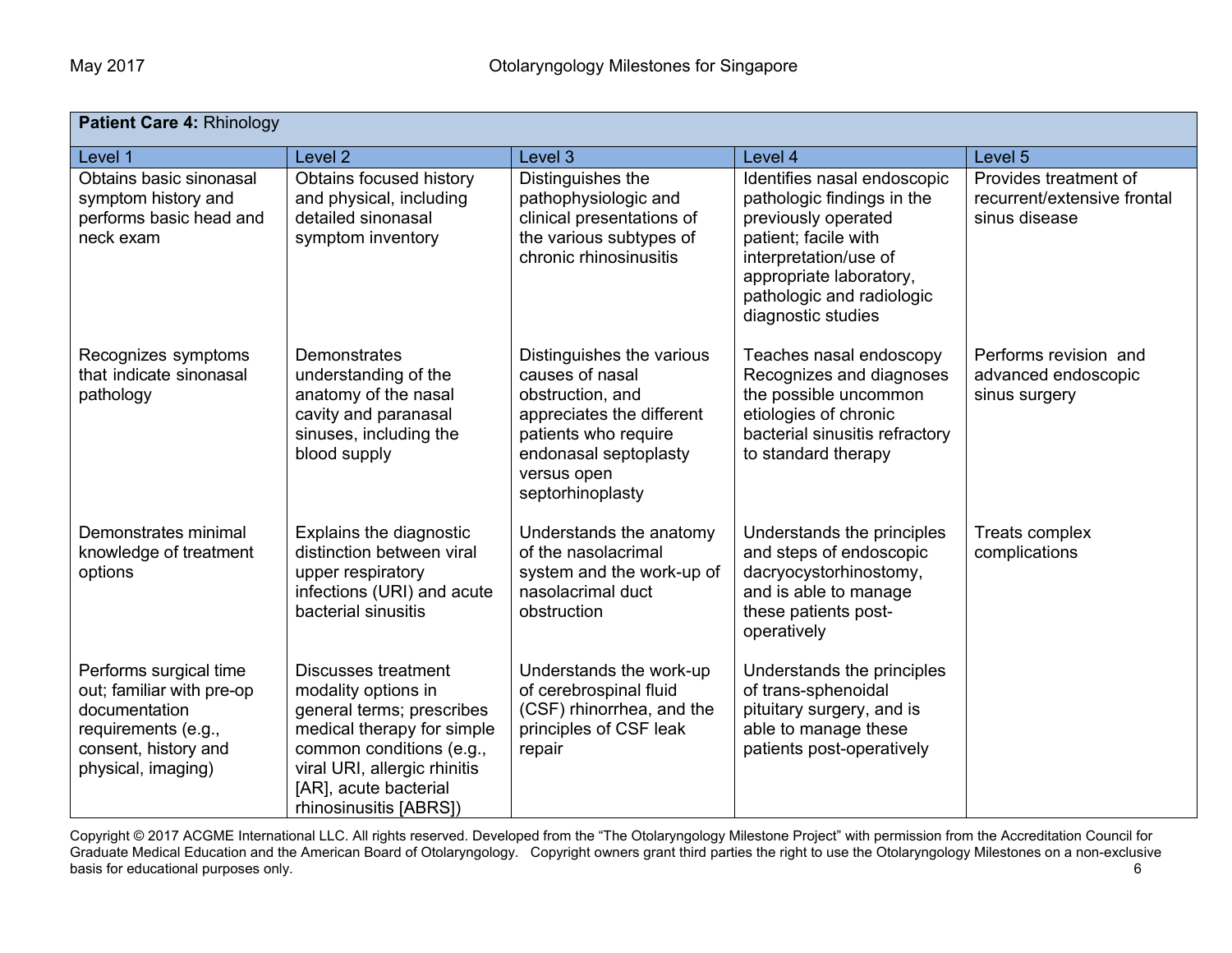| Knows how to scrub                            |                                                                                                                                                                                                      | Performs simple<br>septoplasty, not involving<br>caudal septal correction                                                                                                                                                               |                          |
|-----------------------------------------------|------------------------------------------------------------------------------------------------------------------------------------------------------------------------------------------------------|-----------------------------------------------------------------------------------------------------------------------------------------------------------------------------------------------------------------------------------------|--------------------------|
| Lists some complications<br>of rhinosinusitis | Performs nasal<br>endoscopy and<br>recognizes basic<br>sinonasal pathology;<br>demonstrates basic<br>understanding of<br>appropriate laboratory,<br>pathologic, and radiologic<br>diagnostic studies | Performs inferior turbinate<br>surgery<br>Performs basic<br>endoscopic sinus surgery<br>(ESS) i.e. uncinectomy,<br>maxillary antrostomy,<br>anterior ethmoidectomy,<br>with supervision;<br>recognizes endoscopic<br>surgical landmarks |                          |
|                                               |                                                                                                                                                                                                      |                                                                                                                                                                                                                                         |                          |
| Comments:                                     |                                                                                                                                                                                                      |                                                                                                                                                                                                                                         | Not Yet Achieved Level 1 |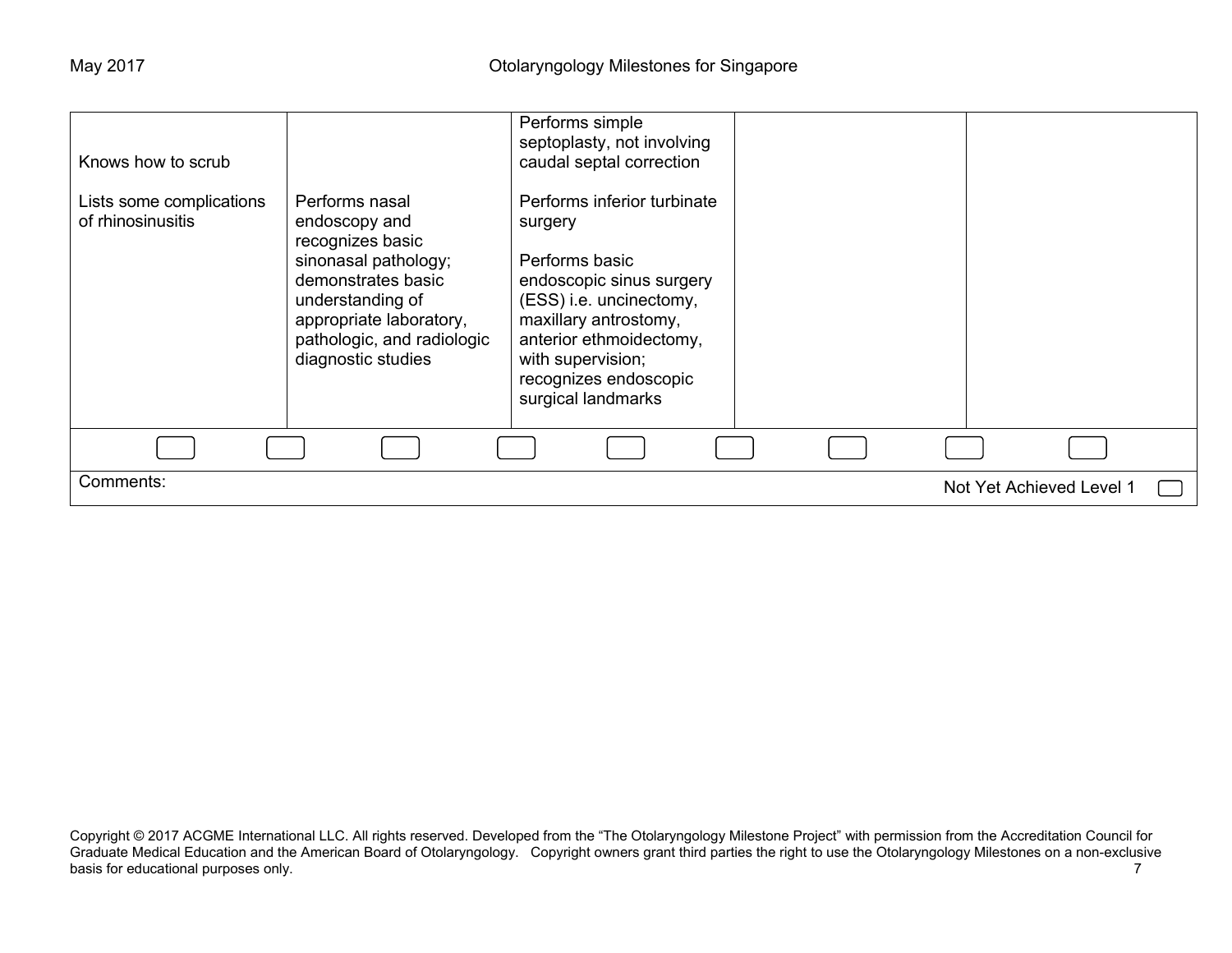| <b>Patient Care 5: Nasal Deformity</b>                            |                                                                                                                                                                                                                                      |                                                                                                                                                                                                                                         |                                                                                                                                                                                                 |                                                                                    |
|-------------------------------------------------------------------|--------------------------------------------------------------------------------------------------------------------------------------------------------------------------------------------------------------------------------------|-----------------------------------------------------------------------------------------------------------------------------------------------------------------------------------------------------------------------------------------|-------------------------------------------------------------------------------------------------------------------------------------------------------------------------------------------------|------------------------------------------------------------------------------------|
| Level 1                                                           | Level <sub>2</sub>                                                                                                                                                                                                                   | Level 3                                                                                                                                                                                                                                 | Level 4                                                                                                                                                                                         | Level 5                                                                            |
| Obtains basic history and<br>performs basic head and<br>neck exam | Obtains focused history<br>and physical                                                                                                                                                                                              | Performs limited dynamic<br>nasal function analysis<br>and anterior rhinoscopy                                                                                                                                                          | Performs comprehensive<br>dynamic nasal function<br>analysis; identifies<br>aesthetic/cosmetic<br>abnormalities; correlates<br>examination findings with<br>underlying structural<br>etiologies | Performs analysis in<br>revision/post-surgical<br>setting                          |
| Demonstrates minimal<br>knowledge of treatment<br>options         | Demonstrates<br>understanding of normal<br>nasal physiology                                                                                                                                                                          | Differentiates between<br>variable and fixed nasal<br>obstruction contributors                                                                                                                                                          | Identifies specific<br>components of nasal<br>pathophysiology in<br>functional obstruction                                                                                                      |                                                                                    |
| Performs surgical time<br>out; knows how to scrub                 | <b>Discusses treatment</b><br>modality options in general<br>terms; prescribes medical<br>therapy for simple<br>common condition<br>Prepares patient intra-<br>operatively                                                           | Discusses appropriate<br>therapeutic options for<br>common nasal deformities                                                                                                                                                            | Formulates appropriate<br>treatment plan for patient<br>with fixed and/or dynamic<br>nasal obstruction                                                                                          | Formulates appropriate<br>treatment plan for patient<br>requiring revision surgery |
|                                                                   | Plans, performs, and<br>closes incisions that would<br>be needed for adequate<br>exposure; able to intra-<br>operatively prepare patient<br>(i.e., pack nose with<br>decongestant pledgets,<br>inject nose with local<br>anesthetic) | Plans and performs<br>incisions that would be<br>needed for both intranasal<br>and external rhinoplasty;<br>cognizant of landmarks<br>that mark important<br>neurovascular structures<br>Elevates septal mucosal<br>flaps adequately to | Resects, recontours, and<br>corrects septal<br>abnormalities                                                                                                                                    |                                                                                    |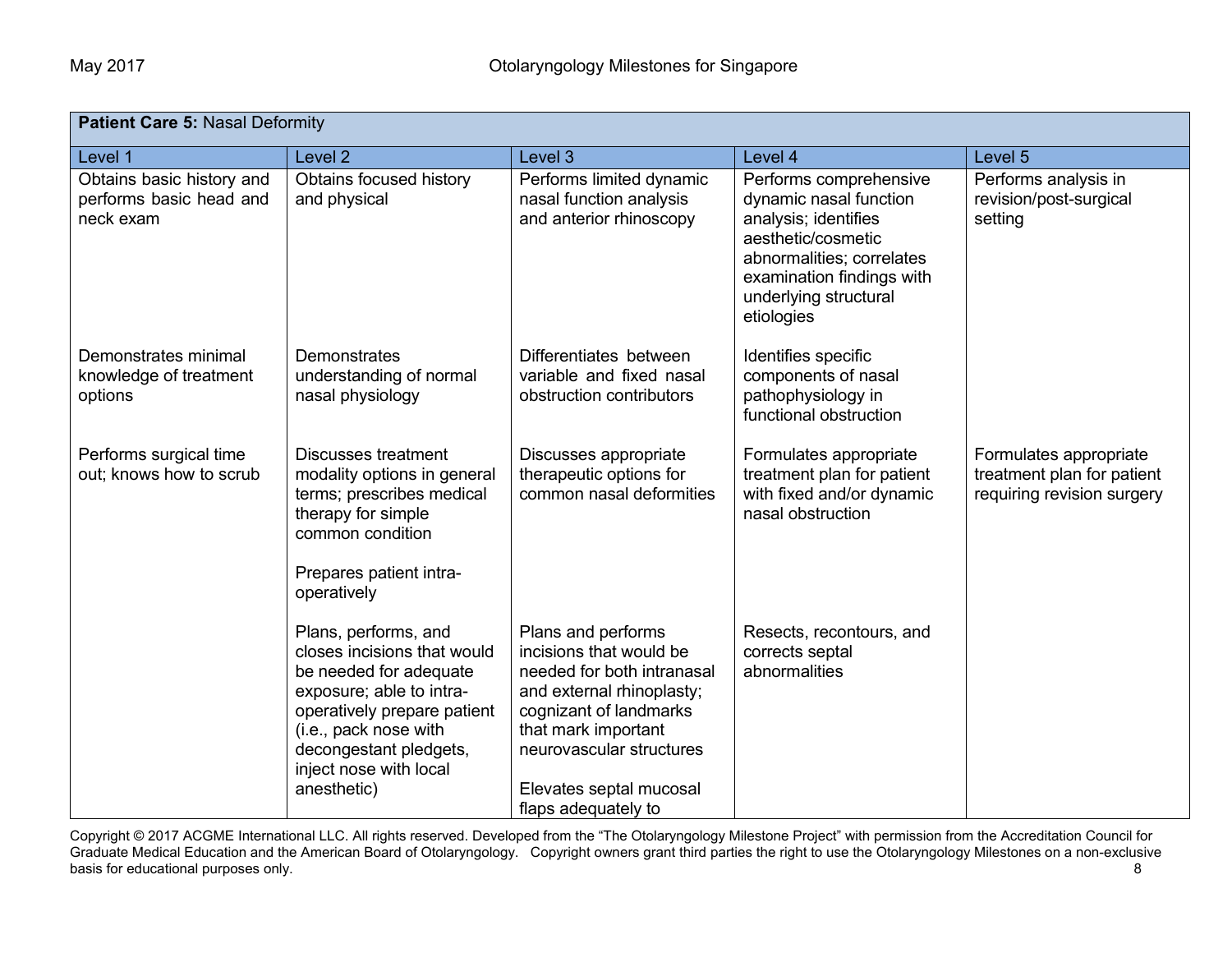|           |                                                                 | address identified<br>structural abnormalities |                                                                                                 |                          |
|-----------|-----------------------------------------------------------------|------------------------------------------------|-------------------------------------------------------------------------------------------------|--------------------------|
|           | Demonstrates limited<br>knowledge of potential<br>complications | Recognizes common<br>complications             | Recognizes and is able to<br>treat and/or develop<br>treatment plan for common<br>complications |                          |
|           |                                                                 |                                                |                                                                                                 |                          |
| Comments: |                                                                 |                                                |                                                                                                 | Not Yet Achieved Level 1 |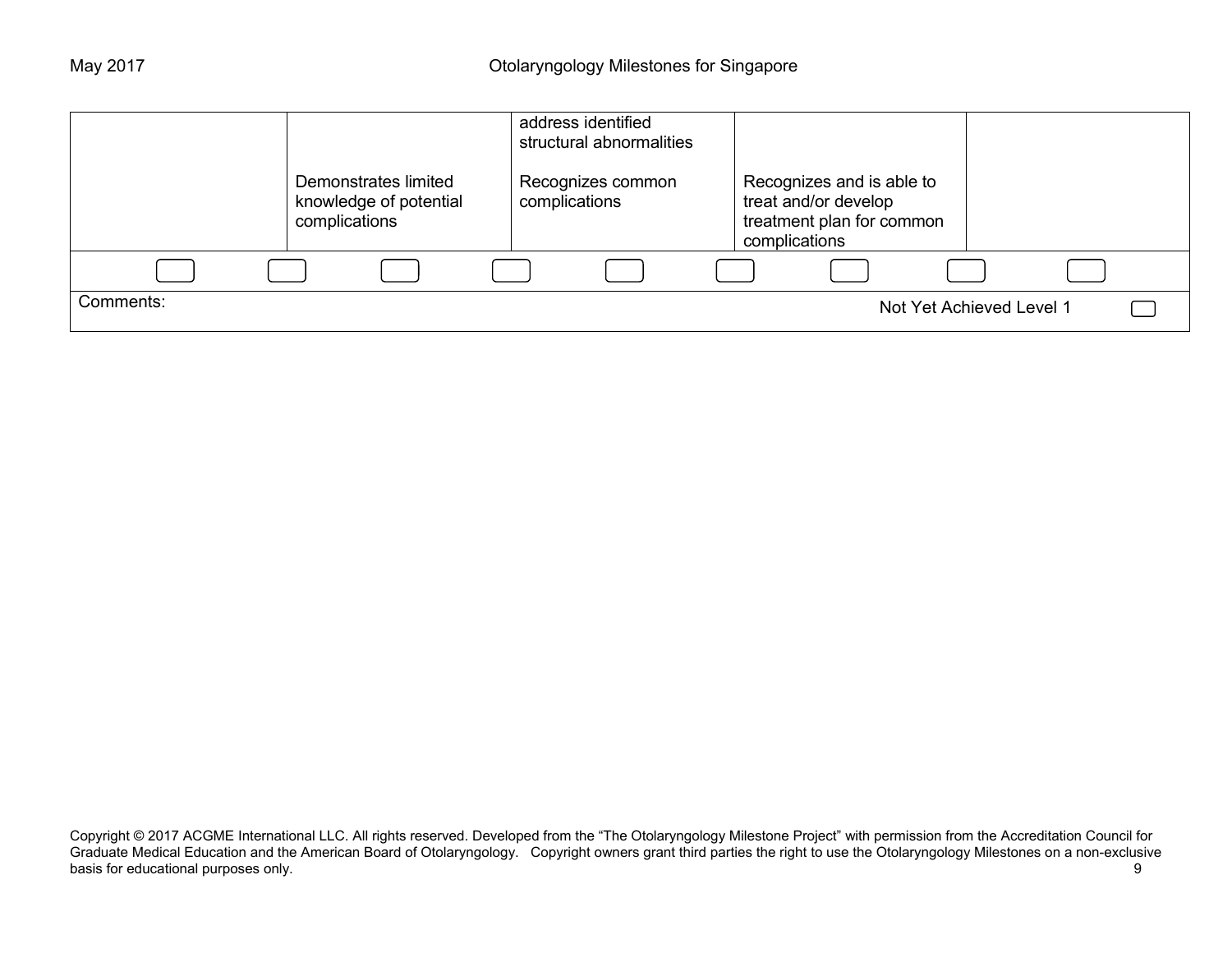| Patient Care 6: Chronic Ear                                                                     |                                                                                                                                                                                  |                                                                                                                                                                                                                         |                                                                                                                                                                                       |                                                                                                                    |
|-------------------------------------------------------------------------------------------------|----------------------------------------------------------------------------------------------------------------------------------------------------------------------------------|-------------------------------------------------------------------------------------------------------------------------------------------------------------------------------------------------------------------------|---------------------------------------------------------------------------------------------------------------------------------------------------------------------------------------|--------------------------------------------------------------------------------------------------------------------|
| Level 1                                                                                         | Level <sub>2</sub>                                                                                                                                                               | Level 3                                                                                                                                                                                                                 | Level 4                                                                                                                                                                               | Level 5                                                                                                            |
| Performs general history<br>and physical                                                        | Obtains pertinent otologic<br>history and performs<br>hand-held otoscopy;<br>differentiates middle<br>ear/mastoid disease from<br>otitis externa; performs<br>cranial nerve exam | Performs reliable<br>otomicroscopic exam;<br>orders appropriate<br>audiometry, laboratory,<br>and radiologic studies                                                                                                    | Accurately interprets<br>appropriate diagnostic<br>studies; understands the<br>indications for operative<br>intervention; recognizes<br>acute complications in the<br>setting of COM  | Interprets less commonly<br>utilized diagnostic tests                                                              |
| Knows some common<br>symptoms of ear<br>infections                                              | <b>Identifies Eustachian</b><br>tube (ET) dysfunction and<br>the normal and abnormal<br>physiologic contributors                                                                 | <b>Clinically differentiates</b><br>otitis media (OM), otitis<br>externa (OE), necrotizing<br>OE, chronic otitis media<br>(COM), mastoiditis, and<br>cholesteatoma                                                      | Understands mechanisms<br>underlying the<br>development of<br>intratemporal and<br>intracranial complications<br>of chronic ear disease                                               | Manages chronic otitis<br>media in an only hearing<br>ear                                                          |
| Demonstrates limited<br>knowledge of chronic<br>ear disease                                     | Prescribes appropriate<br>systemic and/or topical<br>antibiotic therapy for<br>chronic otitis media;<br>understands basics of<br>post-operative wound<br>care                    | Recognizes clinical failure<br>of medical management;<br>describes surgical risks,<br>benefits, and alternatives;<br>understands concept of<br>recidivism and<br>understands need for<br>long-term surveillance<br>plan | Formulates appropriate<br>treatment plan for care of a<br>patient with complications<br>of chronic ear disease                                                                        | Performs canal wall down<br>mastoidectomy skillfully;<br>able to proficiently<br>perform facial recess<br>approach |
| <b>Demonstrates little</b><br>knowledge of<br>medical/surgical<br>treatments for ear<br>disease | Positions, preps, and<br>drapes patient; able to<br>inject local anesthetic;<br>makes post-auricular<br>incision; able to<br>aesthetically close wound                           | Performs ear canal<br>incisions and elevates<br>tympanomeatal flap;<br>performs cortical<br>mastoidectomy and<br>identifies<br>antrum/horizontal<br>semicircular canal;                                                 | Removes granulation<br>tissue and/or<br>cholesteatoma from<br>middle ear/mastoid;<br>skeletonizes vertical<br>segment of facial nerve;<br>performs tympanoplasty<br>under supervision | Performs ossiculoplasty<br>under supervision                                                                       |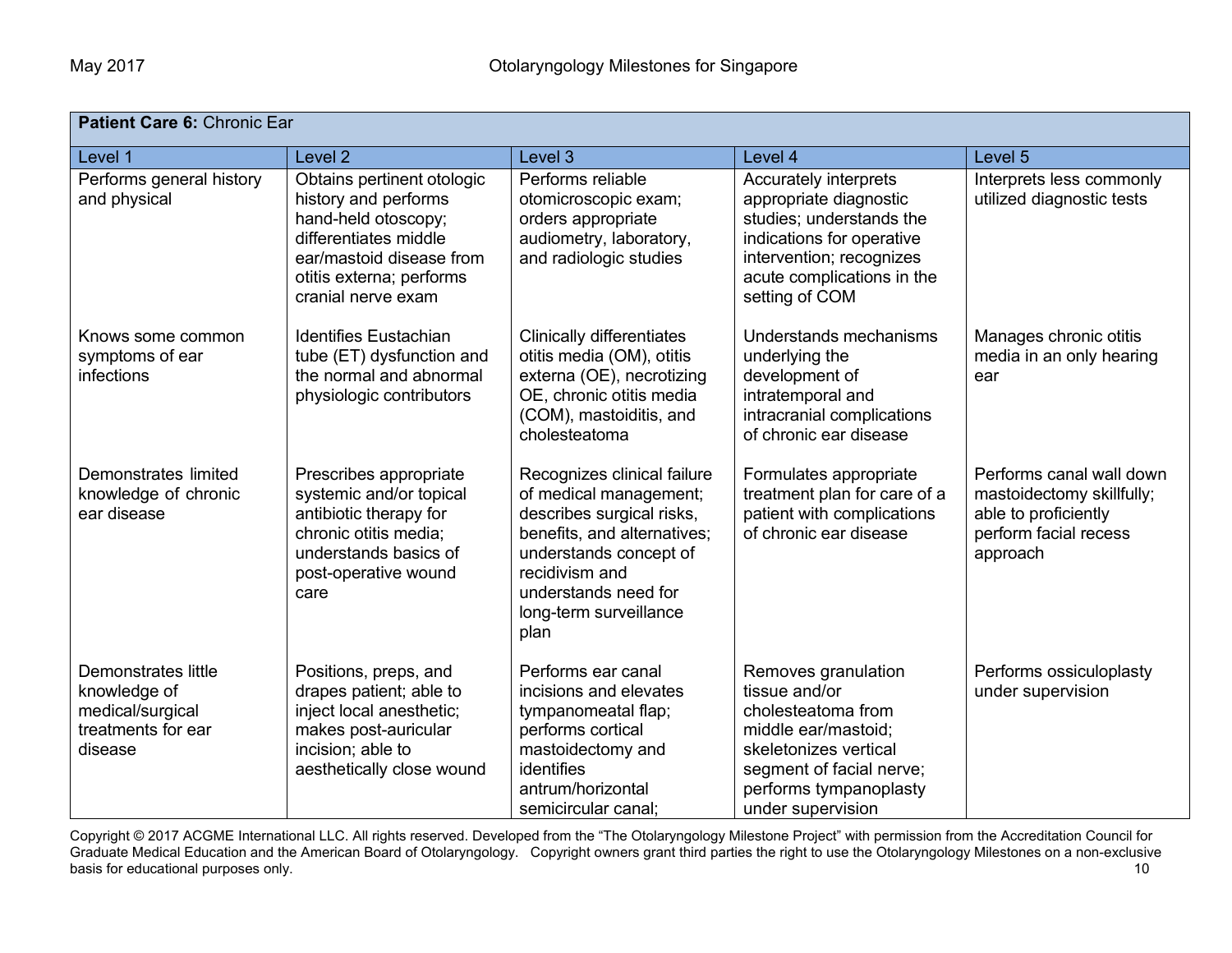| Knows how to scrub;<br>performs surgical time<br>out; maintains sterile<br>field | Lists potential<br>complications of ear<br>surgery | skeletonizes posterior<br>canal wall<br>Able to manage routine<br>post-operative<br>complications | Recognizes major<br>complications | Treats major post-<br>surgical complications |
|----------------------------------------------------------------------------------|----------------------------------------------------|---------------------------------------------------------------------------------------------------|-----------------------------------|----------------------------------------------|
|                                                                                  |                                                    |                                                                                                   |                                   |                                              |
| Comments:                                                                        |                                                    |                                                                                                   |                                   | Not Yet Achieved Level 1                     |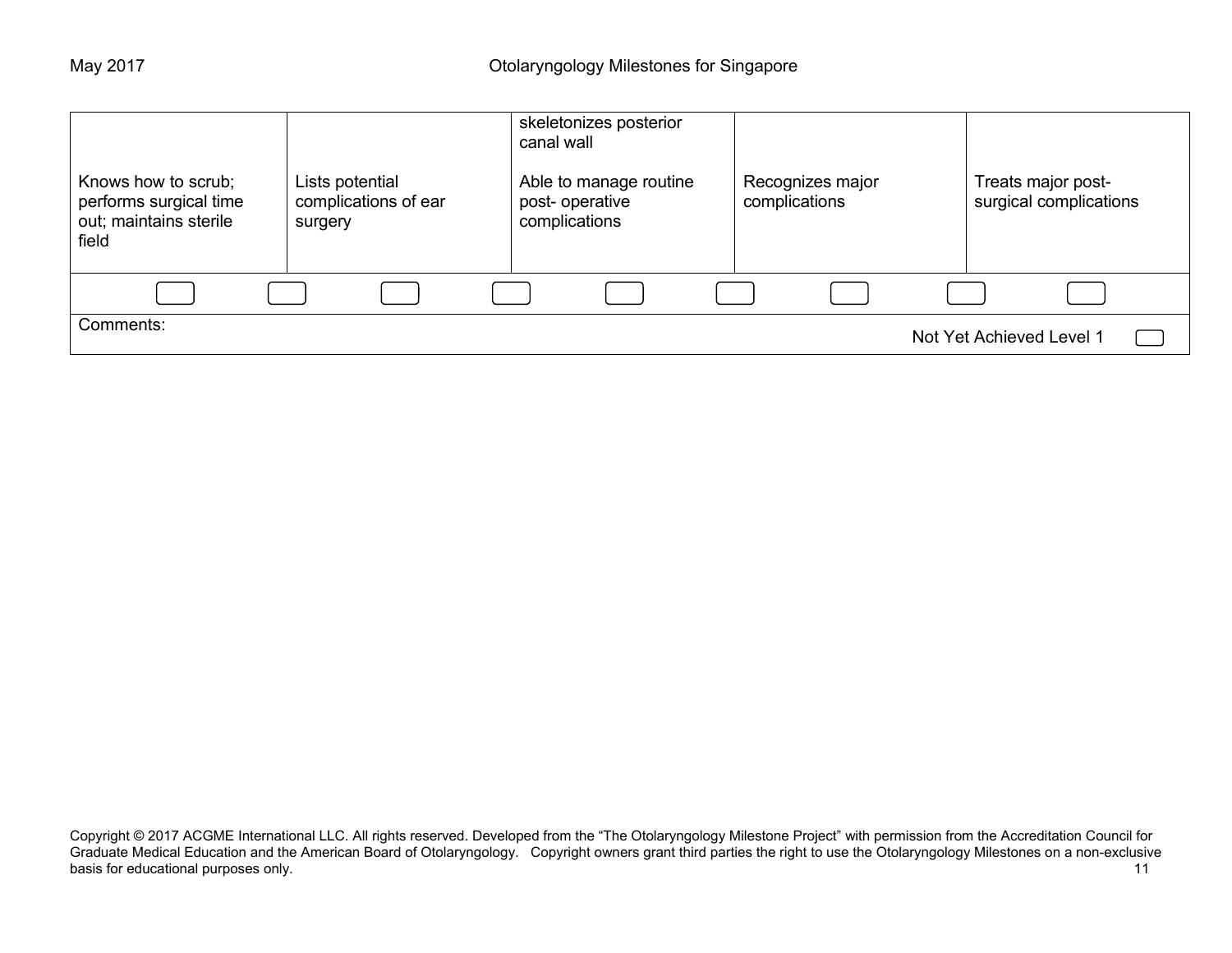| <b>Patient Care 7: Pediatric Otitis Media</b>      |                                                                                                                                                                                                                             |                                                                                                                                                                   |                                                                                                                                            |                                                                          |
|----------------------------------------------------|-----------------------------------------------------------------------------------------------------------------------------------------------------------------------------------------------------------------------------|-------------------------------------------------------------------------------------------------------------------------------------------------------------------|--------------------------------------------------------------------------------------------------------------------------------------------|--------------------------------------------------------------------------|
| Level 1                                            | Level 2                                                                                                                                                                                                                     | Level 3                                                                                                                                                           | Level 4                                                                                                                                    | Level 5                                                                  |
| Performs basic history<br>and physical examination | Performs focused clinical<br>examination and is able to<br>correctly diagnose acute<br>OM, OM with effusion, and<br>OE some of the time;<br>knows when to order basic<br>audiometric testing                                | Performs pneumatic<br>otoscopy and accurately<br>diagnose acute OM, OM<br>with effusion, and OE;<br>knows when additional<br>imaging is required for<br>diagnosis | Skilled pneumatic<br>otoscopist in children of all<br>ages; recognizes<br>complications of acute<br>OM, OM with effusion, and<br><b>OE</b> | Skilled pneumatic<br>otoscopist in syndromic<br>children                 |
| Understands concept of<br>OM and OE                | Describes the etiologic<br>organisms most commonly<br>associated with OM and<br>OE; understands the<br>predisposing factors<br>associated with each type<br>of ear infection                                                | Accurately diagnoses<br>patients along the OM<br>natural history spectrum<br>and identifies ramifications<br>of treated/untreated OM                              | Diagnoses intra- and<br>extracranial complications<br>of ear infections                                                                    | Places tympanostomy tube<br>safely in patients with<br>difficult anatomy |
| Participates in surgical<br>time out               | Appropriately prescribes<br>topical and/or oral<br>antibiotics for ear<br>infections; demonstrates<br>familiarity with<br>effectiveness/<br>ineffectiveness of non-<br>antibiotic medications and<br>alternative treatments | Recognizes treatment<br>failures/refractoriness and<br>indications for surgical<br>intervention                                                                   | Treats complications of ear<br>infections                                                                                                  |                                                                          |
|                                                    | Inserts ear speculum and<br>safely cleans cerumen<br>from ear canal                                                                                                                                                         | Identifies tympanic<br>membrane and external<br>auditory canal (EAC)<br>landmark and structures;<br>able to consistently<br>perform appropriate<br>myringotomy    | Places tympanostomy tube<br>safely in all patients with<br>easy anatomy and in some<br>patients with difficult<br>anatomy                  |                                                                          |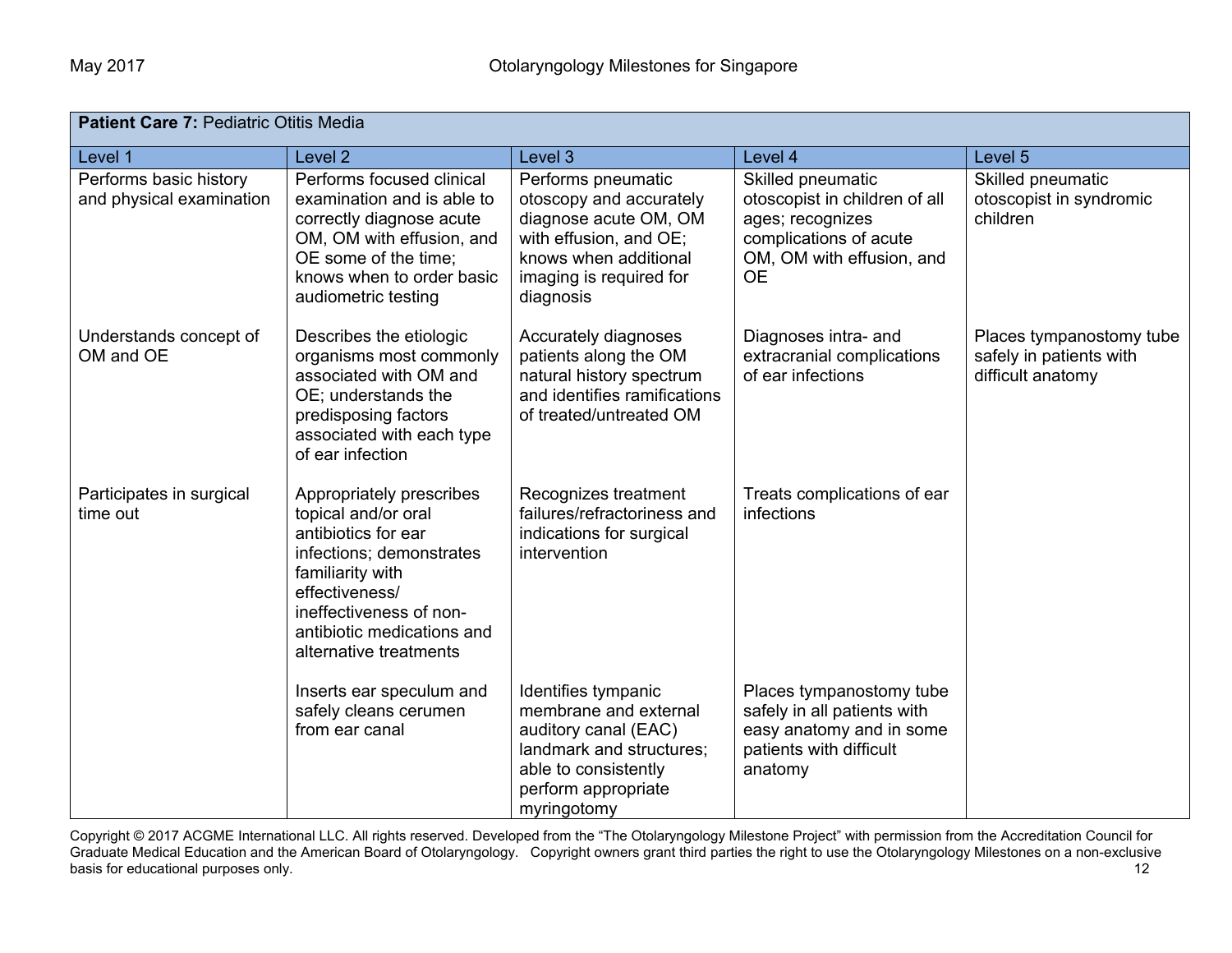|           | Lists potential<br>complications |  | Recognizes common<br>complications; obtains<br>appropriate consultations<br>for patient management | Recognizes and is able to<br>treat and/or develop<br>treatment plan for<br>common complications |  |                          |  |
|-----------|----------------------------------|--|----------------------------------------------------------------------------------------------------|-------------------------------------------------------------------------------------------------|--|--------------------------|--|
|           |                                  |  |                                                                                                    |                                                                                                 |  |                          |  |
| Comments: |                                  |  |                                                                                                    |                                                                                                 |  | Not Yet Achieved Level 1 |  |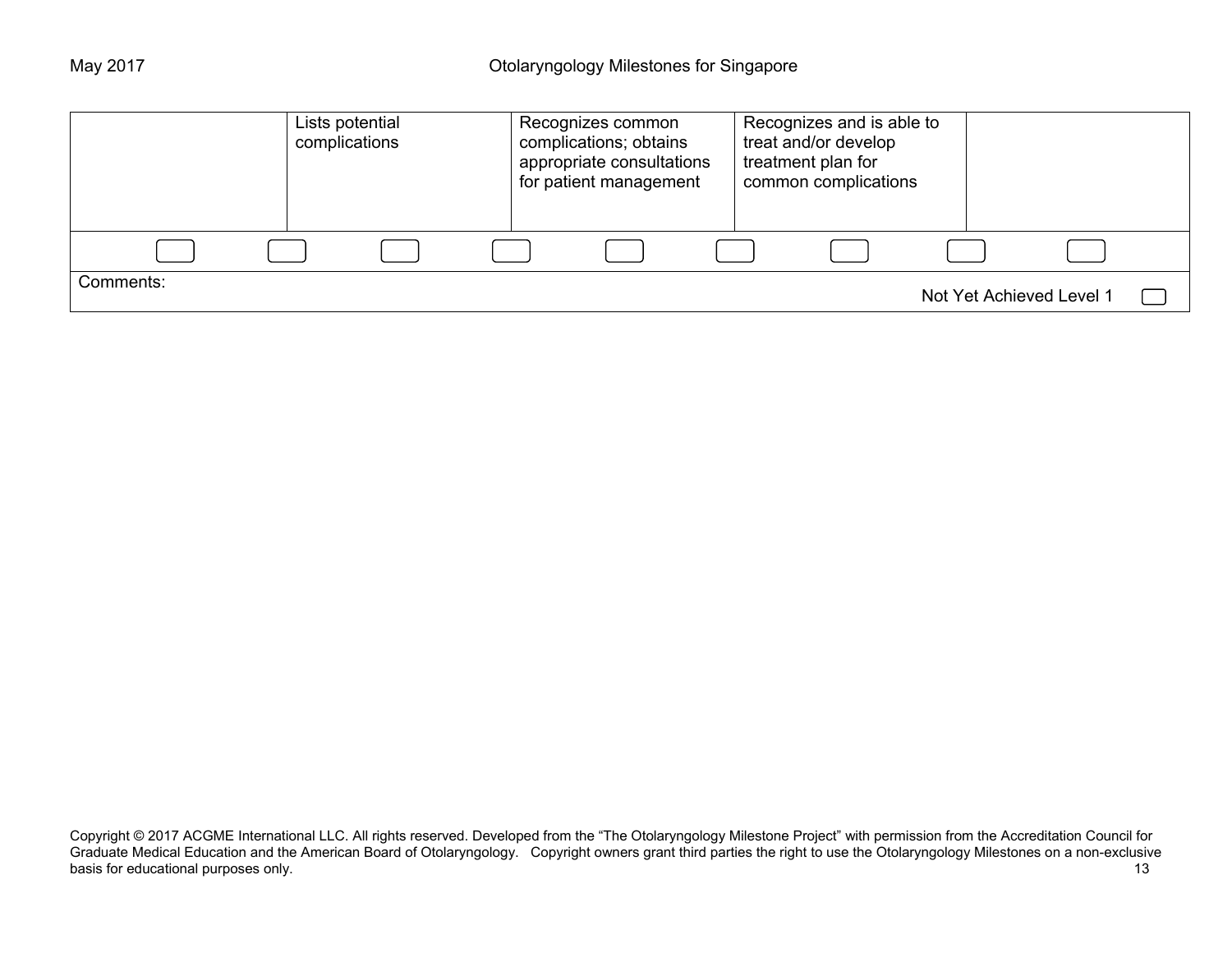| <b>Medical Knowledge 1: Facial Trauma</b>                                      |                                                                                                                                                                                                                                             |                                                                                                                                                                                                                                   |                                                                                                                                                                                                             |                                                                             |  |
|--------------------------------------------------------------------------------|---------------------------------------------------------------------------------------------------------------------------------------------------------------------------------------------------------------------------------------------|-----------------------------------------------------------------------------------------------------------------------------------------------------------------------------------------------------------------------------------|-------------------------------------------------------------------------------------------------------------------------------------------------------------------------------------------------------------|-----------------------------------------------------------------------------|--|
| Level 1                                                                        | Level 2                                                                                                                                                                                                                                     | Level 3                                                                                                                                                                                                                           | Level 4                                                                                                                                                                                                     | Level 5                                                                     |  |
| Understands how to obtain<br>history and how to perform<br>basic physical exam | Recognizes symptoms of<br>mandible and facial<br>fractures; able to discuss<br>assessment for airway,<br>breathing, and circulation<br>(ABC's) and need for<br>urgent intervention                                                          | Understands how to obtain<br>focused history and<br>perform focused exam,<br>including airway evaluation<br>and survey for other head<br>and neck injuries; and how<br>to order appropriate routine<br>lab and radiologic studies | Interprets appropriate lab<br>and radiologic studies;<br>identifies                                                                                                                                         | Develops appropriate<br>treatment plan for panfacial<br>fracture patient    |  |
| Demonstrates basic<br>knowledge of normal facial<br>skeleton and relationships | Localizes zones of the<br>traumatically involved facial<br>skeleton (i.e., frontal,<br>orbital, midface, and<br>mandible) using detailed<br>familiarity with normal facial<br>boney and soft tissue<br>anatomy                              | Identifies common facial<br>skeleton fracture patterns                                                                                                                                                                            | Accurately diagnoses<br>location and extent of<br>specific facial trauma                                                                                                                                    | Understands principles for<br>revision/infected<br>mandibular fracture ORIF |  |
| Demonstrates limited<br>knowledge of treatment<br>options                      | <b>Discusses treatment</b><br>modality options in general<br>terms; demonstrates<br>limited knowledge of<br>potential indications for<br>operative open reduction<br>and internal fixation (ORIF)<br>of the spectrum of facial<br>fractures | Discusses appropriate<br>therapeutic options for<br>major facial fracture<br>types/patterns                                                                                                                                       | Develops appropriate<br>treatment plan and ORIF<br>method for a facial fracture<br>patient with combined<br>mandible and midface<br>fracture<br>Able to list common<br>complications and their<br>treatment | Able to list and discuss<br>plans for complex<br>complications              |  |
| Demonstrates limited<br>familiarity with<br>complications                      | Understands different<br>methods of maxillo-<br>mandibular fixation and<br>types of intraoral and<br>external incisions                                                                                                                     | Understands how to<br>establish baseline patient<br>occlusion and how to<br>decide appropriate surgical<br>approaches (location and                                                                                               |                                                                                                                                                                                                             |                                                                             |  |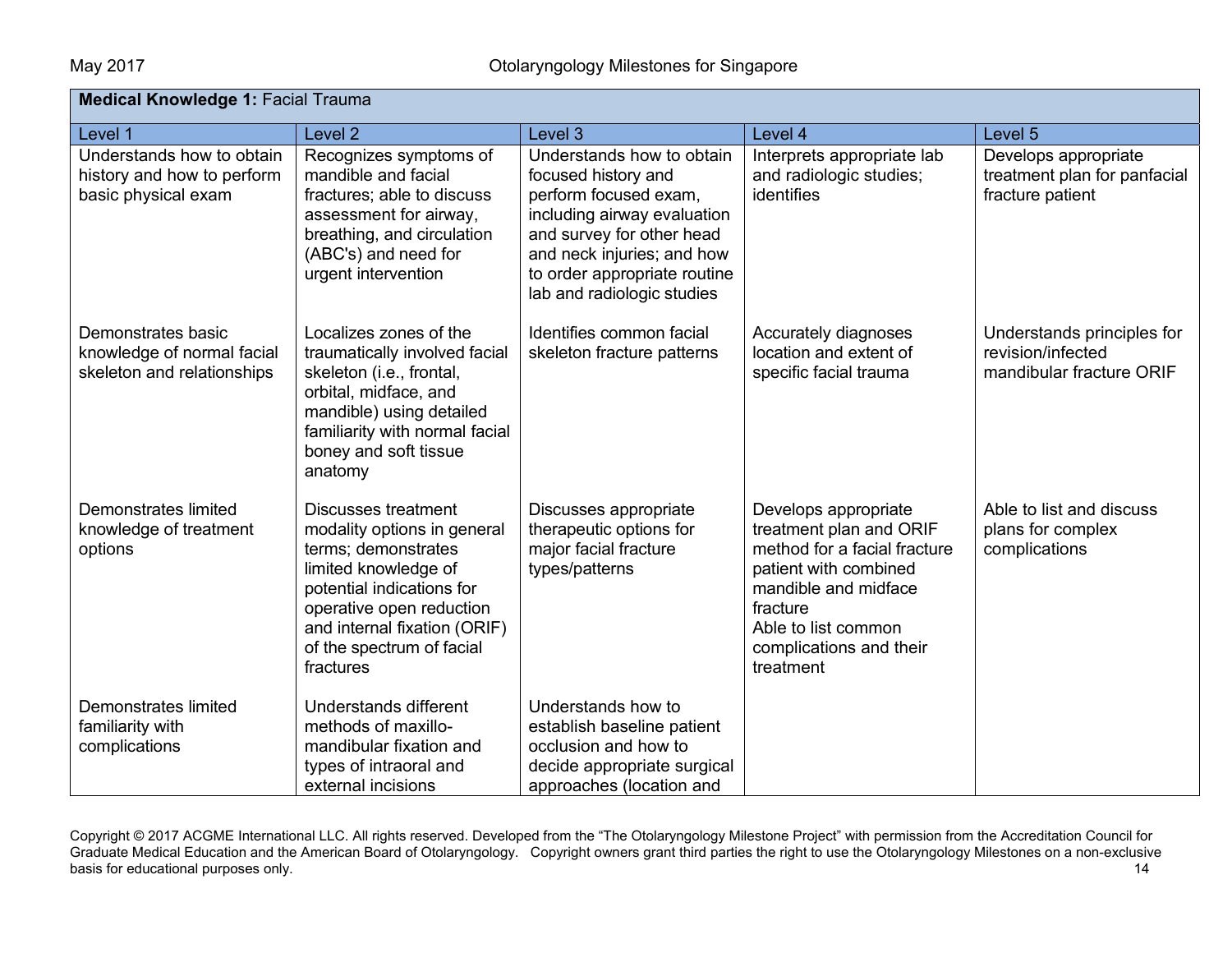|           | Lists some potential<br>complications | extent) to visualize<br>fractures and provide<br>adequate<br>exposure for ORIF<br>Recognizes common<br>complications |                          |  |
|-----------|---------------------------------------|----------------------------------------------------------------------------------------------------------------------|--------------------------|--|
|           |                                       |                                                                                                                      |                          |  |
| Comments: |                                       |                                                                                                                      | Not Yet Achieved Level 1 |  |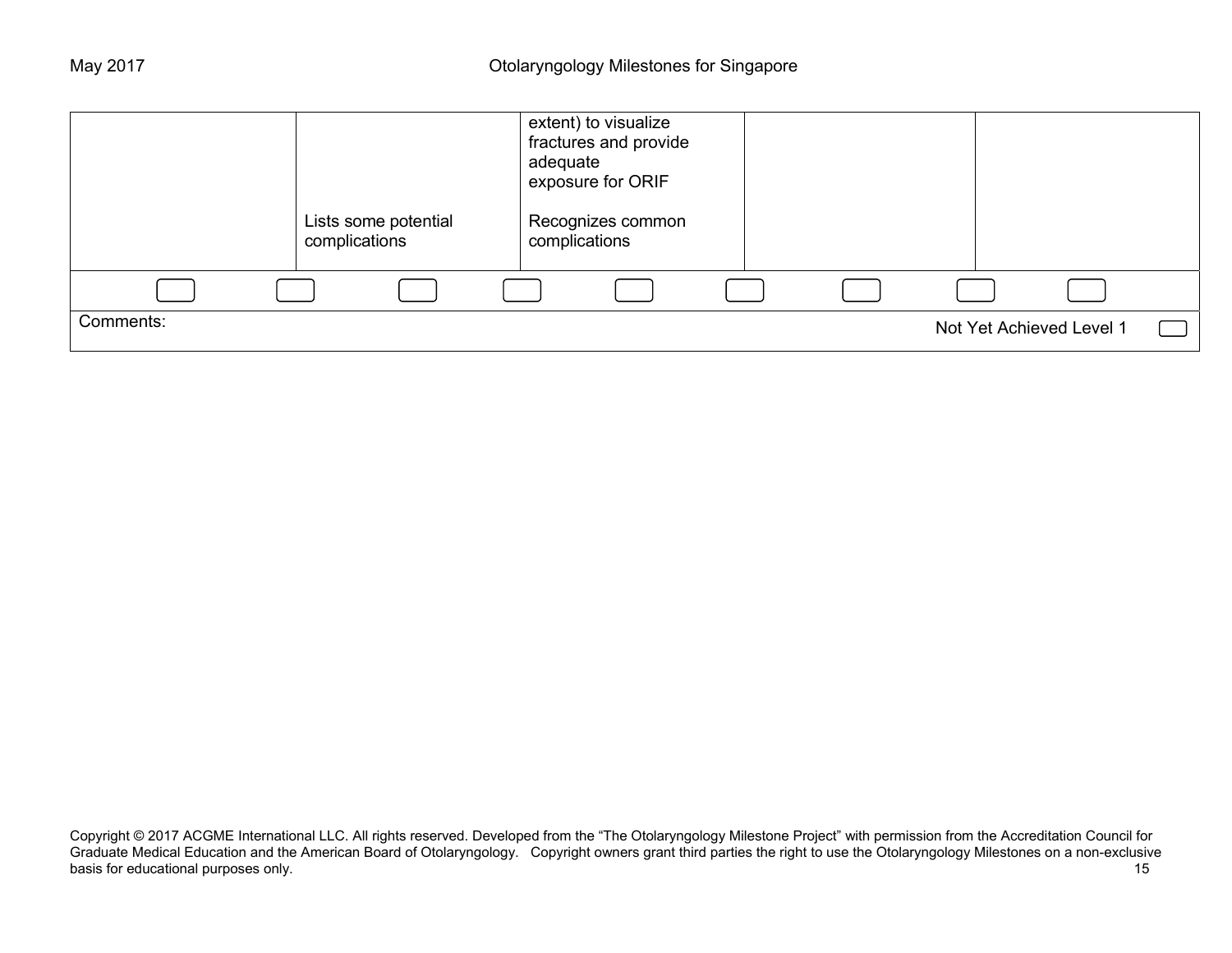| Medical Knowledge 2: Upper Aerodigestive Tract (UADT) Malignancy                           |                                                                                                                                                           |                                                                                                                                                        |                                                                                                                                         |                                                                                      |  |  |
|--------------------------------------------------------------------------------------------|-----------------------------------------------------------------------------------------------------------------------------------------------------------|--------------------------------------------------------------------------------------------------------------------------------------------------------|-----------------------------------------------------------------------------------------------------------------------------------------|--------------------------------------------------------------------------------------|--|--|
| Level 1                                                                                    | Level <sub>2</sub>                                                                                                                                        | Level 3                                                                                                                                                | Level 4                                                                                                                                 | Level 5                                                                              |  |  |
| Demonstrates basic<br>understanding of UADT<br>and neck anatomy                            | Demonstrates moderate<br>knowledge of UADT and<br>neck anatomy; teaches<br>anatomy to medical<br>students in the operating<br>room (OR)                   | Demonstrates proficient<br>knowledge of normal<br>anatomy; teaches anatomy<br>to junior residents in the OR                                            | Correlates anatomic<br>knowledge with disease<br>physical examination (PEx)<br>and radiologic findings                                  | Gives lectures on anatomy                                                            |  |  |
| Knows normal UADT<br>function (mastication,<br>deglutition, respiration,<br>and phonation) | Knows abnormal UADT<br>physiologic function and<br>locoregional<br>manifestations; knows<br>tobacco is correlated with<br><b>UADT</b> cancer              | Knows major risk factors for<br>UADT cancer according to<br>type of cancer<br>Knows most common<br>disease progression routes<br>for UADT malignancy   | Understands molecular basis<br>for UADT cancer; knows<br>benign and malignant<br>differential diagnoses of<br>common site presentations | Articulates treatment<br>protocol specifics for<br>primary chemoradiation<br>therapy |  |  |
| Obtains basic history and<br>physical                                                      | Knows most common<br>disease state presentations<br>for UADT malignancies                                                                                 | Interprets appropriate lab,<br>pathologic, and radiologic<br>studies                                                                                   | Knows staging system for<br>most common UADT cancers,<br>and can accurately stage<br>using available clinical and<br>radiologic data    |                                                                                      |  |  |
|                                                                                            | Performs focused history<br>and physical, including<br>clinic laryngoscopy;<br>understands appropriate<br>labs, FNA, and radiologic<br>studies for workup | Understands concepts of<br>neo-adjuvant, primary, and<br>adjuvant treatments;<br>describes options for<br>securing the difficult airway<br>in the $OR$ | Understands the prognostic<br>indicators of tumor<br>pathology, including<br>molecular markers                                          |                                                                                      |  |  |
|                                                                                            | Describes basic treatment<br>algorithm for UADT<br>malignancies                                                                                           |                                                                                                                                                        | Describes treatment options<br>based on primary site,<br>disease stage, and patient<br>factors                                          |                                                                                      |  |  |
|                                                                                            |                                                                                                                                                           |                                                                                                                                                        |                                                                                                                                         |                                                                                      |  |  |
| Comments:<br>Not Yet Achieved Level 1                                                      |                                                                                                                                                           |                                                                                                                                                        |                                                                                                                                         |                                                                                      |  |  |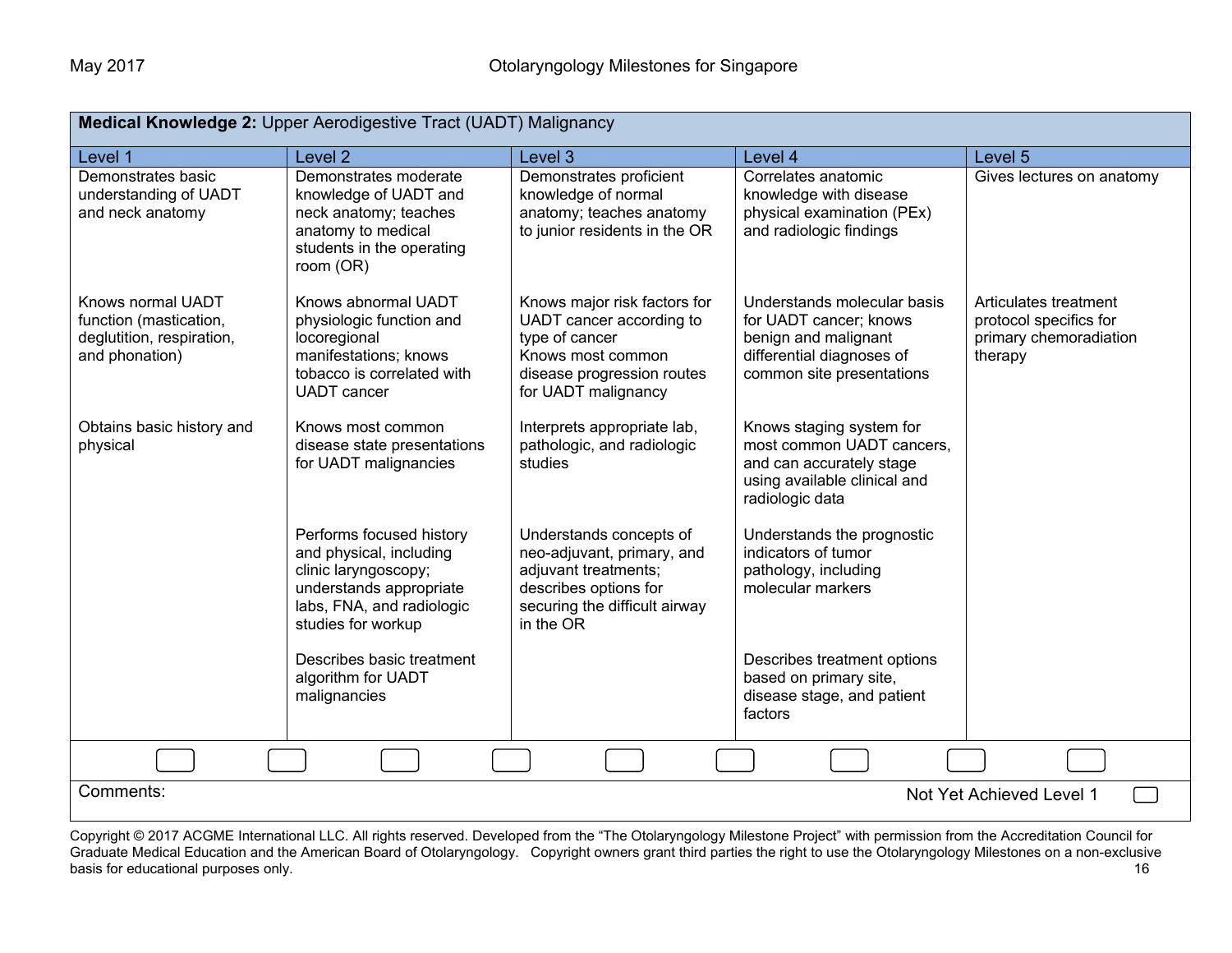| <b>Medical Knowledge 3: Hearing Loss</b>                                                         |                                                                                                                                                                                                                                       |                                                                                                                                             |                                                                                                                                                     |                                                                     |  |  |
|--------------------------------------------------------------------------------------------------|---------------------------------------------------------------------------------------------------------------------------------------------------------------------------------------------------------------------------------------|---------------------------------------------------------------------------------------------------------------------------------------------|-----------------------------------------------------------------------------------------------------------------------------------------------------|---------------------------------------------------------------------|--|--|
| Level 1                                                                                          | Level <sub>2</sub>                                                                                                                                                                                                                    | Level 3                                                                                                                                     | Level 4                                                                                                                                             | Level 5                                                             |  |  |
| <b>Demonstrates limited</b><br>knowledge of temporal<br>bone and<br>cochleovestibular<br>anatomy | Demonstrates proficient<br>knowledge of temporal<br>bone and<br>cochleovestibular gross<br>anatomy/embryology                                                                                                                         | Demonstrates proficient<br>knowledge of normal<br>temporal bone and<br>cochleovestibular<br>histopathology                                  | Understands congenital<br>variations of temporal<br>bone and<br>cochleovestibular<br>anatomy                                                        | <b>Demonstrates</b><br>knowledge<br>of central auditory<br>pathways |  |  |
| Demonstrates limited<br>understanding of the<br>physiology of hearing                            | Understands normal<br>middle ear mechanics<br>and cochlear physiology                                                                                                                                                                 | Generates differential<br>diagnosis for hearing<br>loss<br>in adult patients                                                                | Generates differential<br>diagnosis for hearing loss<br>in children, and identifies<br>uncommon causes of<br>hearing loss in adults                 |                                                                     |  |  |
| Demonstrates limited<br>understanding of the<br>natural history of<br>hearing<br>loss            | Understands the natural<br>history of presbycusis<br>and noise-induced<br>hearing loss                                                                                                                                                | Understands the natural<br>history of adult onset<br>hearing loss                                                                           | Understands the natural<br>history of pediatric<br>hearing<br>loss and uncommon<br>causes of adult-onset<br>hearing loss                            |                                                                     |  |  |
|                                                                                                  | Recognizes normal ear<br>exam and normal<br>audiometry; able to<br>identify basic hearing<br>loss<br>classifications on an<br>audiogram;<br>demonstrates<br>limited knowledge of<br>options for diagnostic<br>work-up of hearing loss | Recognizes an abnormal<br>ear exam/audiogram;<br>orders appropriate<br>routine audiometric,<br>laboratory, and imaging<br>tests for work-up | Considers unusual<br>causes<br>for hearing loss and<br>orders/interprets<br>appropriate advanced<br>audiometric, laboratory,<br>and imaging studies |                                                                     |  |  |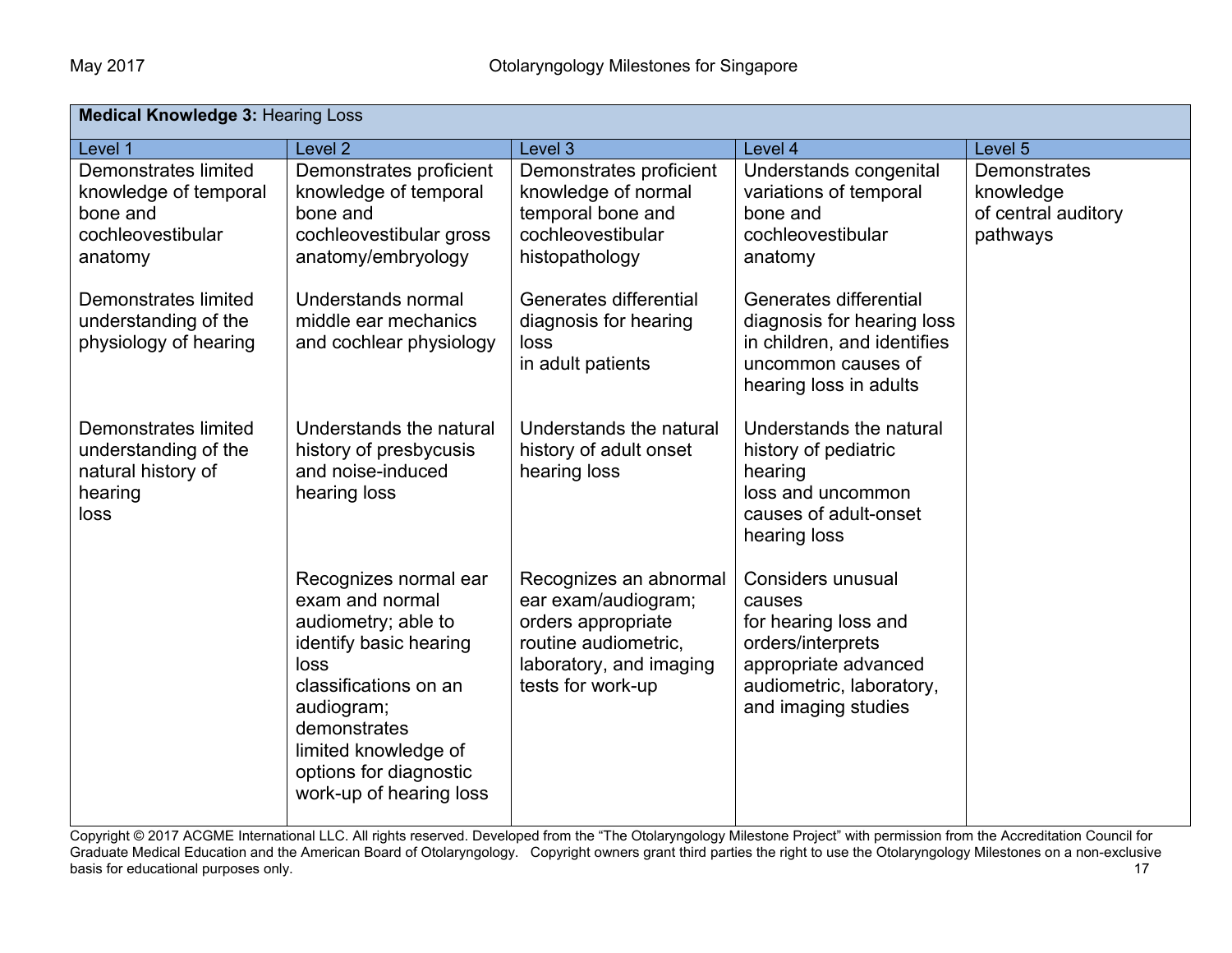|           | <b>Demonstrates</b><br>awareness<br>of non-surgical aural<br>rehabilitation options;<br>understands importance<br>of hearing surveillance | <b>Demonstrates</b><br>comprehensive<br>awareness of aural<br>rehabilitation options,<br>including surgical<br>management of hearing<br>loss | Describes indications/<br>contraindications and<br>complications of the<br>surgical aural<br>rehabilitation techniques;<br>tailors aural rehabilitation<br>to patient-specific needs |                          |
|-----------|-------------------------------------------------------------------------------------------------------------------------------------------|----------------------------------------------------------------------------------------------------------------------------------------------|--------------------------------------------------------------------------------------------------------------------------------------------------------------------------------------|--------------------------|
|           |                                                                                                                                           |                                                                                                                                              |                                                                                                                                                                                      |                          |
| Comments: |                                                                                                                                           |                                                                                                                                              |                                                                                                                                                                                      | Not Yet Achieved Level 1 |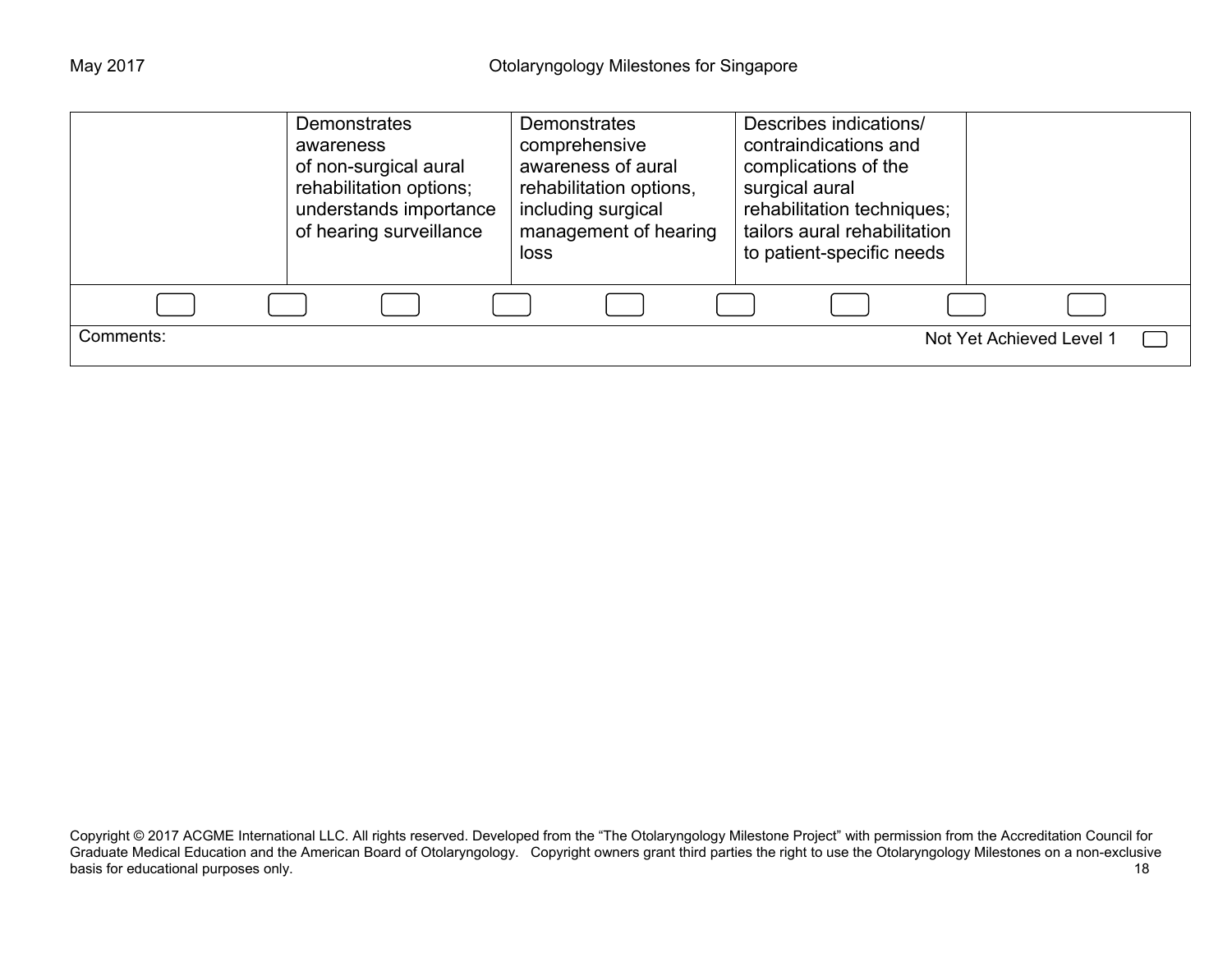| Medical Knowledge 4: Dysphagia-Dysphonia                                                                                   |                                                                                    |                                                                                                                    |                                                                                                                                                                                                                                                                                           |                         |
|----------------------------------------------------------------------------------------------------------------------------|------------------------------------------------------------------------------------|--------------------------------------------------------------------------------------------------------------------|-------------------------------------------------------------------------------------------------------------------------------------------------------------------------------------------------------------------------------------------------------------------------------------------|-------------------------|
| Level 1                                                                                                                    | Level <sub>2</sub>                                                                 | Level 3                                                                                                            | Level 4                                                                                                                                                                                                                                                                                   | Level 5                 |
| Demonstrates limited<br>understanding of<br>aerodigestive functional<br>anatomy                                            | Understands basic<br>anatomy and physiology of<br>voice and swallowing             | Demonstrates mid-level<br>understanding of anatomy<br>and physiology of voice<br>and<br>swallowing                 | Demonstrates thorough<br>knowledge of anatomy and<br>physiology of voice and<br>swallowing                                                                                                                                                                                                | Teaches pathophysiology |
| <b>Demonstrates limited</b><br>understanding of common<br>voice and swallowing<br>disorders                                | Demonstrates basic<br>understanding of common<br>voice and swallowing<br>disorders | Demonstrates mid-level<br>understanding of common<br>voice and swallowing<br>disorders                             | Demonstrates<br>comprehensive<br>understanding of most voice<br>and swallowing disorders,<br>including voice and<br>swallowing<br>manifestations of systemic<br>diseases (i.e., autoimmune<br>disorders, sarcoid,<br>neuromuscular disorders)                                             |                         |
| Demonstrates limited<br>knowledge of disease<br>progression and sequelae<br>of untreated voice and<br>swallowing disorders | Understands age-related<br>changes to voice and<br>swallowing                      | Demonstrates knowledge<br>of disease progression and<br>sequelae of untreated<br>voice and swallowing<br>disorders | Articulates comprehensive<br>understanding of risk<br>factors and timeframe for<br>malignant<br>transformation of<br>premalignant<br>conditions<br>(laryngopharyngeal<br>reflux disease [LPRD],<br>Barrett's, Dysplasia/<br>Leukoplakia, recurrent<br>respiratory papillomatosis<br>[RRP] |                         |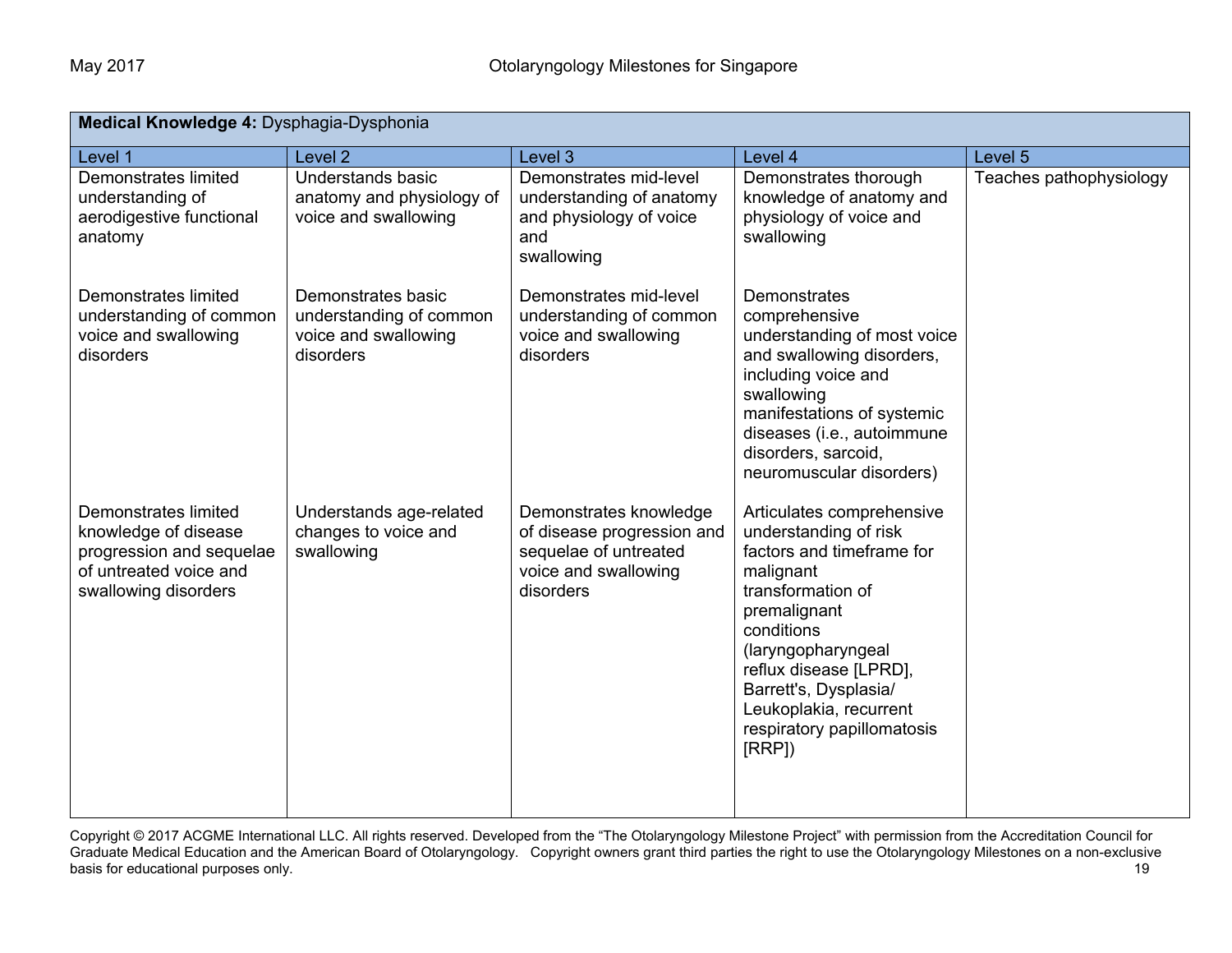| Obtains basic history and | Obtains focused history      | Interprets appropriate lab, | Correlates laboratory and     |                          |
|---------------------------|------------------------------|-----------------------------|-------------------------------|--------------------------|
| physical                  | and physical, including      | pathologic, and radiologic  | radiologic work-up with       |                          |
|                           | clinic laryngoscopy; able to | studies                     | clinical diagnosis            |                          |
|                           | list appropriate diagnostic  |                             |                               |                          |
|                           |                              |                             |                               |                          |
|                           | modalities for work-up of    |                             |                               |                          |
|                           | voice and swallowing         |                             |                               |                          |
|                           | disorders                    |                             |                               |                          |
|                           |                              |                             |                               |                          |
| Demonstrates minimal      | Demonstrates beginning       | Demonstrates mid-level      | <b>Demonstrates</b>           |                          |
| understanding of          | understanding of             | understanding of treatment  | understanding of treatment    |                          |
| treatment options and     | treatment options and        | options and rationales, and | options and                   |                          |
|                           |                              |                             |                               |                          |
| rationales, and           | rationales, and              | risks/benefits of each      | rationales, risks/benefits of |                          |
| risks/benefits of each    | risks/benefits of each       | treatment option            | each treatment option, and    |                          |
| treatment option          | treatment option             |                             | surveillance algorithms for   |                          |
|                           |                              |                             | malignant disease             |                          |
|                           |                              |                             |                               |                          |
|                           |                              |                             |                               |                          |
|                           |                              |                             |                               |                          |
| Comments:                 |                              |                             |                               |                          |
|                           |                              |                             |                               | Not Yet Achieved Level 1 |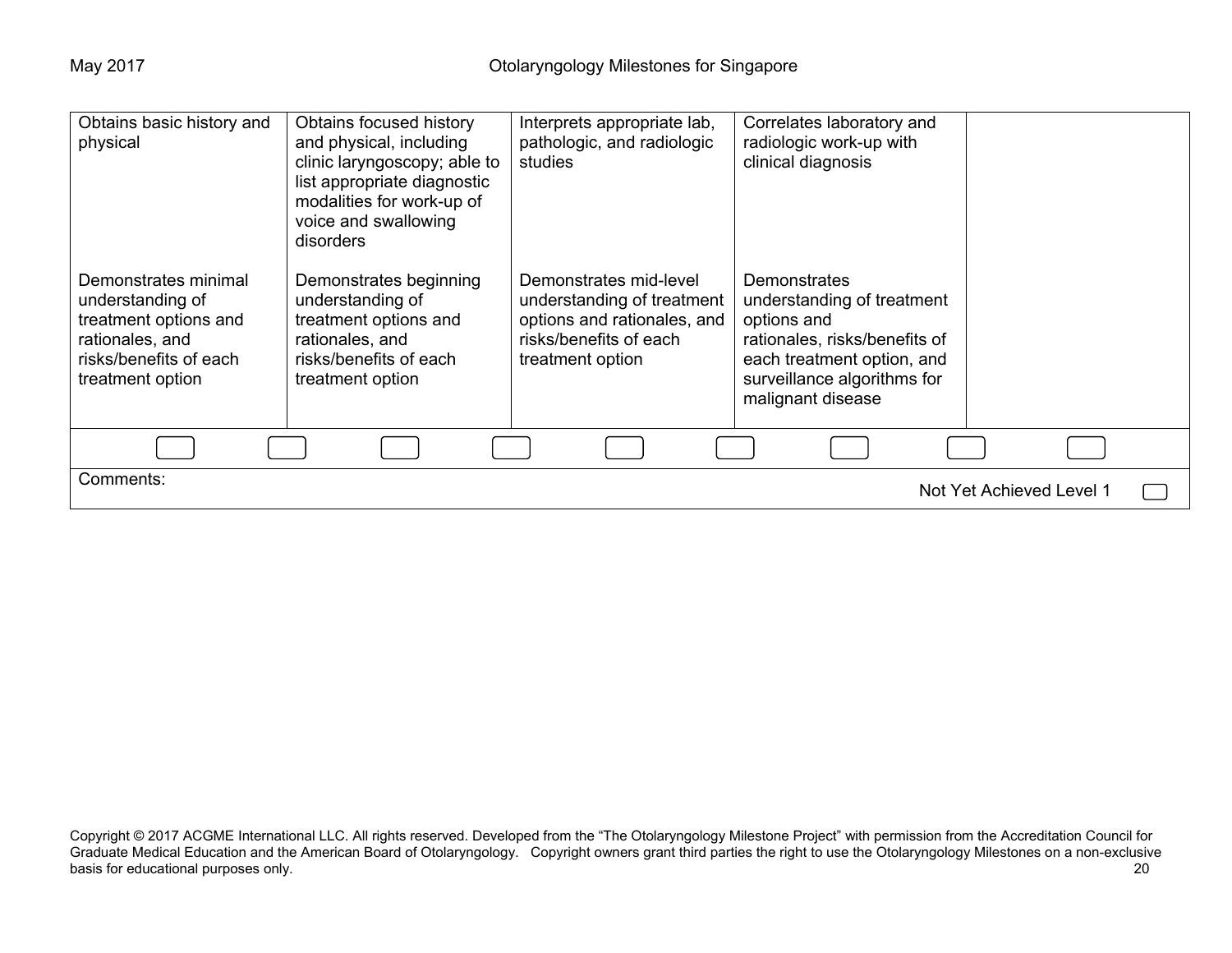| <b>Medical Knowledge 5: Inhalant Allergy</b>                                                       |                                                                                                        |                                                                                                                           |                                                                                                                                                                                                                         |                                                                         |  |  |
|----------------------------------------------------------------------------------------------------|--------------------------------------------------------------------------------------------------------|---------------------------------------------------------------------------------------------------------------------------|-------------------------------------------------------------------------------------------------------------------------------------------------------------------------------------------------------------------------|-------------------------------------------------------------------------|--|--|
| Level 1                                                                                            | Level <sub>2</sub>                                                                                     | Level 3                                                                                                                   | Level 4                                                                                                                                                                                                                 | Level <sub>5</sub>                                                      |  |  |
| Demonstrates familiarity<br>with basic nasal anatomy<br>and normal respiratory<br>mucosa histology | Demonstrates basic<br>understanding of<br>derangements in nasal<br>anatomy and mucosal<br>inflammation | Demonstrates knowledge<br>of histopathology of<br>allergic rhinitis and<br>anatomic factors affecting<br>the nasal airway | Demonstrates thorough<br>understanding of anatomic<br>impact of allergic<br>inflammation on the nasal<br>airway                                                                                                         | Demonstrates advanced<br>understanding of allergy<br>diagnostic testing |  |  |
| Demonstrates familiarity<br>with normal functions of<br>nasal mucosa and nasal<br>cavities         | Knows pathophysiology<br>of allergic rhinitis (AR)                                                     | Knows pathophysiology<br>of non-allergic rhinitis                                                                         | Distinguishes<br>presentations of allergic<br>and non-allergic rhinitis<br>patients; demonstrates<br>knowledge of cellular and<br>molecular features of<br>inhalant allergy                                             | Is facile with multiple<br>methods of<br>immunotherapy                  |  |  |
| Demonstrates limited<br>knowledge of allergy<br>work-up                                            | Describes comorbidities<br>in AR                                                                       | Describes the natural<br>history and components<br>of severity in allergic<br>disease                                     | Describes systems for AR<br>subtype and severity (e.g.,<br>seasonal vs. perennial,<br>intermittent vs. persistent,<br>etc.) and incorporates<br>knowledge of severity and<br>natural history into patient<br>management |                                                                         |  |  |
|                                                                                                    | Demonstrates familiarity<br>with clinical presentations<br>of allergic disease                         | Demonstrates knowledge<br>of testing methods in<br>allergic disease                                                       | <b>Combines clinical features</b><br>and test results to<br>correctly diagnose allergic<br>disease                                                                                                                      |                                                                         |  |  |
|                                                                                                    | Prescribes basic medical<br>treatment for AR                                                           | Prescribes advanced<br>medical treatment for<br>allergic disease                                                          | Demonstrates a working<br>knowledge of<br>immunotherapy for<br>allergic disease                                                                                                                                         |                                                                         |  |  |
|                                                                                                    |                                                                                                        |                                                                                                                           |                                                                                                                                                                                                                         |                                                                         |  |  |
| Comments:<br>Not Yet Achieved Level 1                                                              |                                                                                                        |                                                                                                                           |                                                                                                                                                                                                                         |                                                                         |  |  |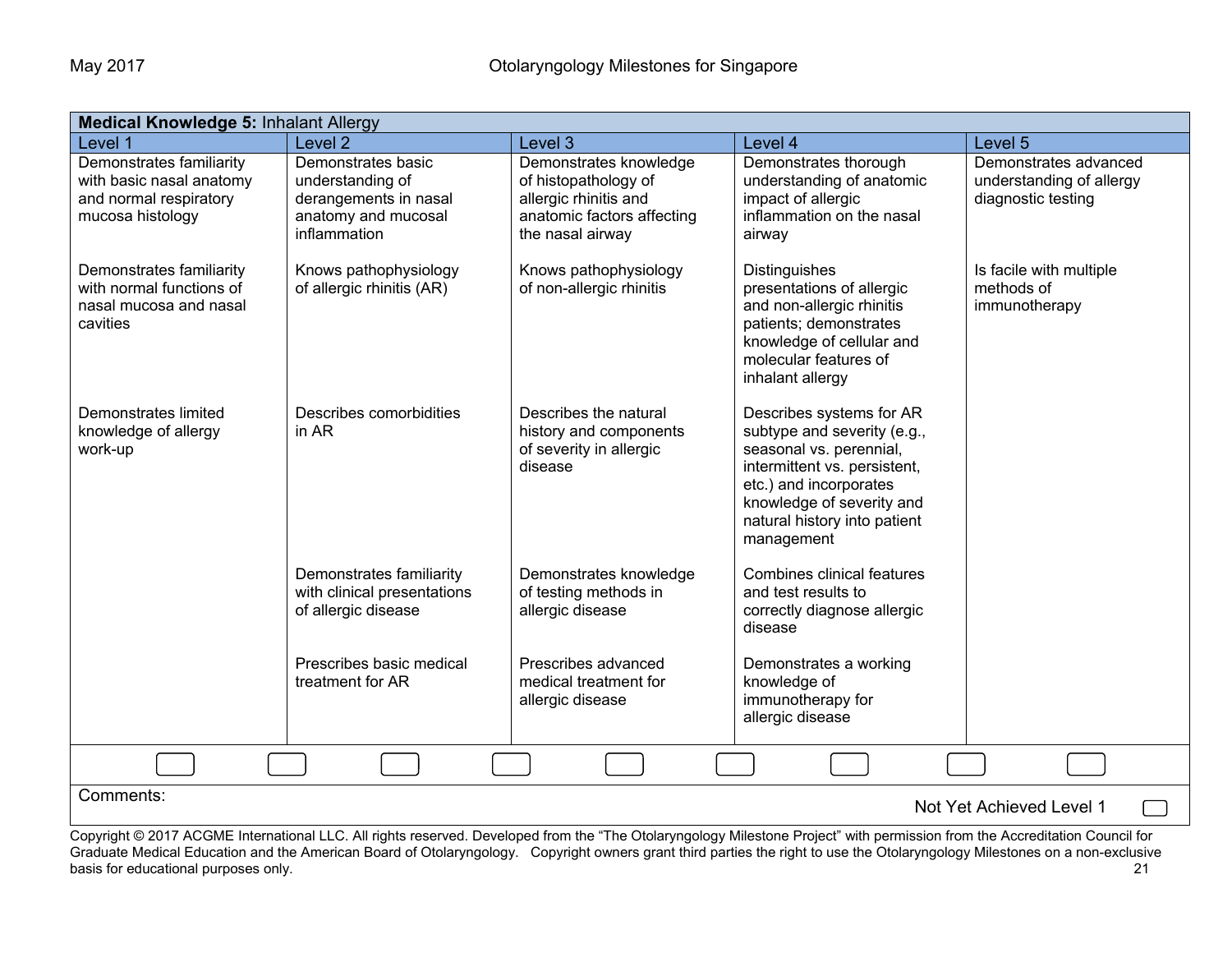| <b>Systems-Based Practice 1: Patient Safety and Quality Improvement</b>                   |                                                                                                                                   |                                                                                                             |                                                                                                                         |                                                                                                                       |  |
|-------------------------------------------------------------------------------------------|-----------------------------------------------------------------------------------------------------------------------------------|-------------------------------------------------------------------------------------------------------------|-------------------------------------------------------------------------------------------------------------------------|-----------------------------------------------------------------------------------------------------------------------|--|
| Level 1                                                                                   | Level 2                                                                                                                           | Level 3                                                                                                     | Level 4                                                                                                                 | Level 5                                                                                                               |  |
| Demonstrates knowledge<br>of common patient safety                                        | Identifies system factors<br>that lead to patient safety                                                                          | Participates in analysis of<br>patient safety events                                                        | Conducts analysis of<br>patient safety events and                                                                       | Actively engages teams<br>and processes to modify                                                                     |  |
| events                                                                                    | events                                                                                                                            | (simulated or actual)                                                                                       | offers error prevention<br>strategies (simulated or<br>actual)                                                          | systems to prevent patient<br>safety events                                                                           |  |
| Demonstrates knowledge<br>of how to report patient<br>safety events                       | Reports patient safety<br>events through institutional<br>reporting systems (actual<br>or simulated)                              | Participates in disclosure<br>of patient safety events to<br>patients and families<br>(simulated or actual) | Discloses patient safety<br>events to patients and<br>families (simulated or<br>actual)                                 | Role models or mentors<br>others in the disclosure of<br>patient safety events                                        |  |
| Demonstrates knowledge<br>of basic quality<br>improvement<br>methodologies and<br>metrics | Describes local quality<br>improvement initiatives<br>(e.g., community<br>vaccination rate, infection<br>rate, smoking cessation) | Participates in local quality<br>improvement initiatives                                                    | Demonstrates the skills<br>required to identify,<br>develop, implement, and<br>analyze a quality<br>improvement project | Creates, implements, and<br>assesses quality<br>improvement initiatives at<br>the institutional or<br>community level |  |
|                                                                                           |                                                                                                                                   |                                                                                                             |                                                                                                                         |                                                                                                                       |  |
| Comments:                                                                                 | Not Yet Achieved Level 1                                                                                                          |                                                                                                             |                                                                                                                         |                                                                                                                       |  |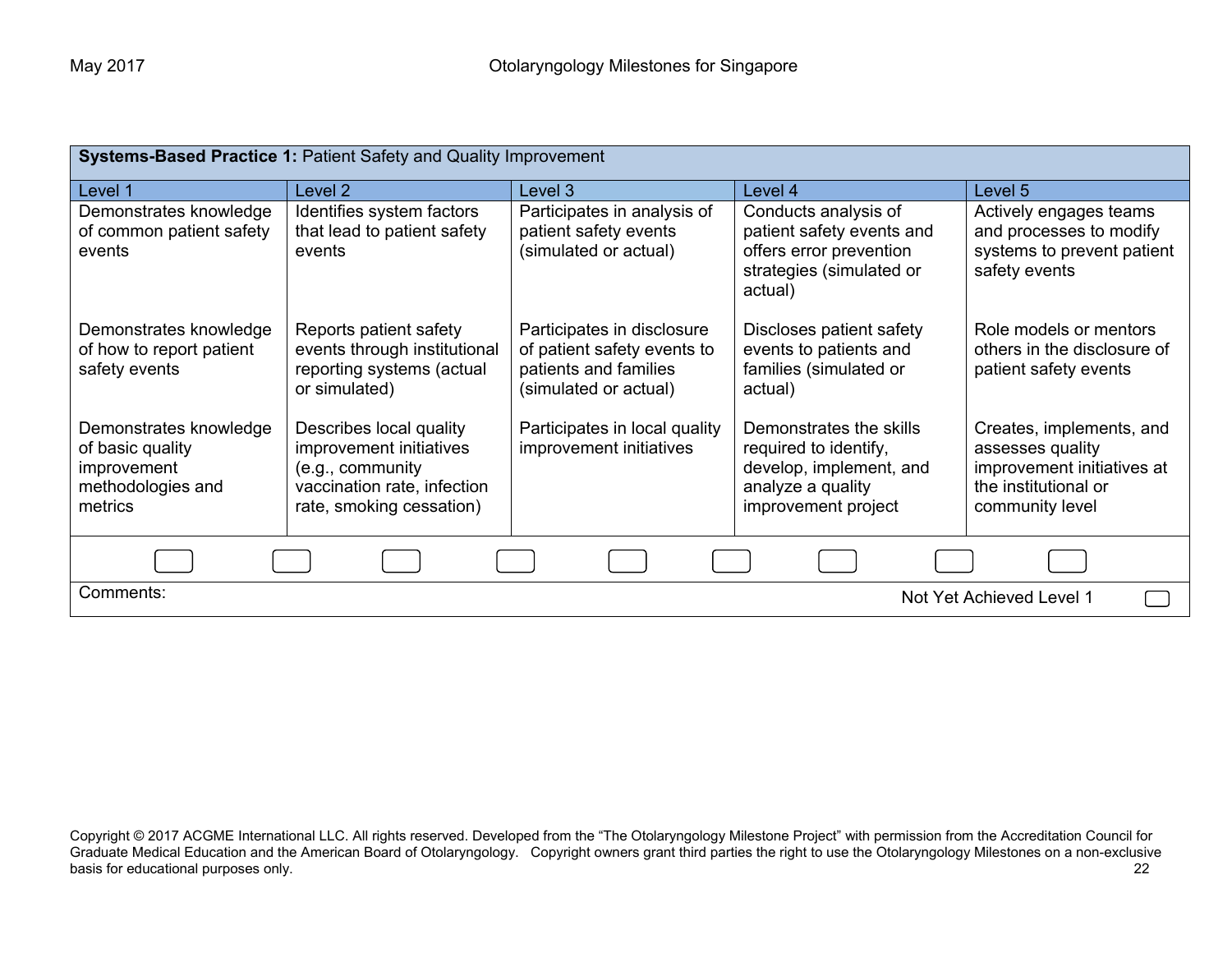| Systems-Based Practice 2: System Navigation for Patient-Centered Care                    |                                                                                                                                        |                                                                                                                                          |                                                                                                                                                                            |                                                                                                                                 |
|------------------------------------------------------------------------------------------|----------------------------------------------------------------------------------------------------------------------------------------|------------------------------------------------------------------------------------------------------------------------------------------|----------------------------------------------------------------------------------------------------------------------------------------------------------------------------|---------------------------------------------------------------------------------------------------------------------------------|
| Level 1                                                                                  | Level <sub>2</sub>                                                                                                                     | Level 3                                                                                                                                  | Level 4                                                                                                                                                                    | Level 5                                                                                                                         |
| Demonstrates knowledge<br>of care coordination                                           | Coordinates care of<br>patients in routine clinical<br>situations effectively<br>utilizing the roles of the<br>interprofessional teams | Coordinates care of<br>patients in complex clinical<br>situations effectively<br>utilizing the roles of their<br>interprofessional teams | Role models effective<br>coordination of patient-<br>centered care among<br>different disciplines and<br>specialties                                                       | Analyzes the process of<br>care coordination and<br>leads in the design and<br>implementation of<br>improvements                |
| Identifies key elements for<br>safe and effective<br>transitions of care and<br>handoffs | Performs safe and<br>effective transitions of<br>care/handoffs in routine<br>clinical situations                                       | Performs safe and<br>effective transitions of<br>care/handoffs in complex<br>clinical situations                                         | Role models and advocates<br>for safe and effective<br>transitions of care/handoffs<br>within and across health<br>care delivery systems,<br>including outpatient settings | Improves quality of<br>transitions of care within<br>and across health care<br>delivery systems to<br>optimize patient outcomes |
| Demonstrates knowledge<br>of population and<br>community health needs<br>and disparities | Identifies specific<br>population and community<br>health needs and<br>inequities for their local<br>population                        | Uses local resources<br>effectively to meet the<br>needs of a patient<br>population and community                                        | Participates in changing<br>and adapting practice to<br>provide for the needs of<br>specific populations                                                                   | Leads innovations and<br>advocates for populations<br>and communities with<br>health care inequities                            |
|                                                                                          |                                                                                                                                        |                                                                                                                                          |                                                                                                                                                                            |                                                                                                                                 |
| Comments:<br>Not Yet Achieved Level 1                                                    |                                                                                                                                        |                                                                                                                                          |                                                                                                                                                                            |                                                                                                                                 |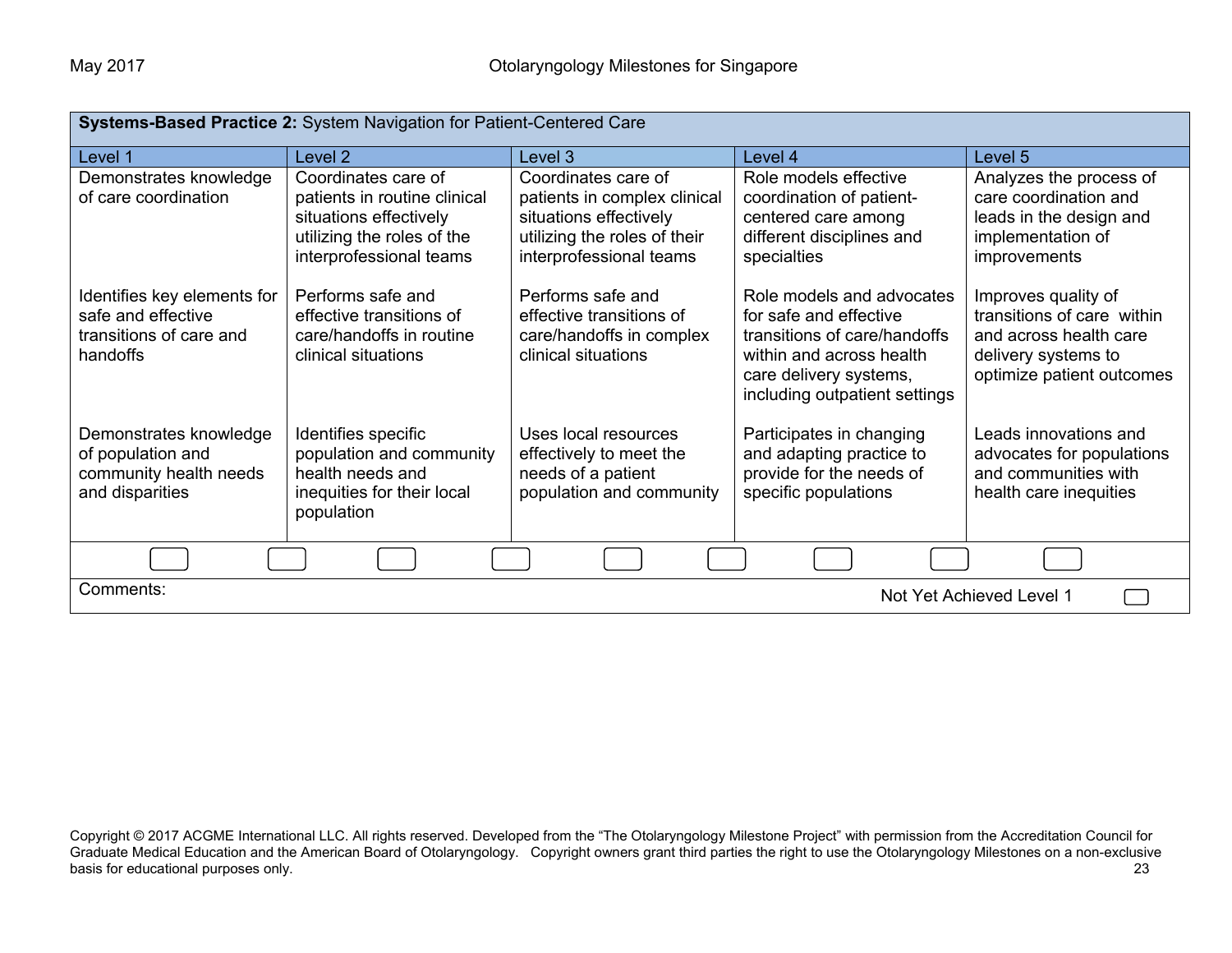| Systems-Based Practice 3: Physician Role in Health Care Systems                                                                                |                                                                                                                                  |                                                                                                                                                                      |                                                                                                                                                                      |                                                                                                                        |
|------------------------------------------------------------------------------------------------------------------------------------------------|----------------------------------------------------------------------------------------------------------------------------------|----------------------------------------------------------------------------------------------------------------------------------------------------------------------|----------------------------------------------------------------------------------------------------------------------------------------------------------------------|------------------------------------------------------------------------------------------------------------------------|
| Level 1                                                                                                                                        | Level 2                                                                                                                          | Level 3                                                                                                                                                              | Level 4                                                                                                                                                              | Level 5                                                                                                                |
| Identifies components of<br>the complex health care<br>system                                                                                  | Describes the physician's<br>role and how the<br>interrelated components of<br>complex health care<br>system impact patient care | Analyzes how personal<br>practice affects the system<br>(e.g., length of stay,<br>readmission rates, clinical<br>efficiency)                                         | Manages the interrelated<br>components of the<br>complex health care<br>systems for efficient and<br>effective patient care                                          | Advocates for or leads<br>change to enhance<br>systems for high value,<br>efficient, and effective<br>patient care     |
| Describes basic health<br>payment systems,<br>including government,<br>private, public, and<br>uninsured care and<br>different practice models | Delivers care informed by<br>patient specific payment<br>model                                                                   | Utilizes shared decision<br>making in patient care,<br>taking into consideration<br>payment models                                                                   | Advocates for patient care<br>understanding the<br>limitations of each<br>patient's payment model<br>(e.g., community<br>resources, patient<br>assistance resources) | Participates in advocacy<br>activities for health policy<br>to better align payment<br>systems with high value<br>care |
|                                                                                                                                                |                                                                                                                                  | Identifies resources and<br>effectively plans for<br>transition to practice (e.g.,<br>information technology,<br>legal, billing and coding,<br>financial, personnel) | Describes basic elements<br>needed to transition to<br>practice (e.g., contract<br>negotiations, malpractice<br>insurance, government<br>regulation, compliance)     |                                                                                                                        |
|                                                                                                                                                |                                                                                                                                  |                                                                                                                                                                      |                                                                                                                                                                      |                                                                                                                        |
| Comments:<br>Not Yet Achieved Level 1                                                                                                          |                                                                                                                                  |                                                                                                                                                                      |                                                                                                                                                                      |                                                                                                                        |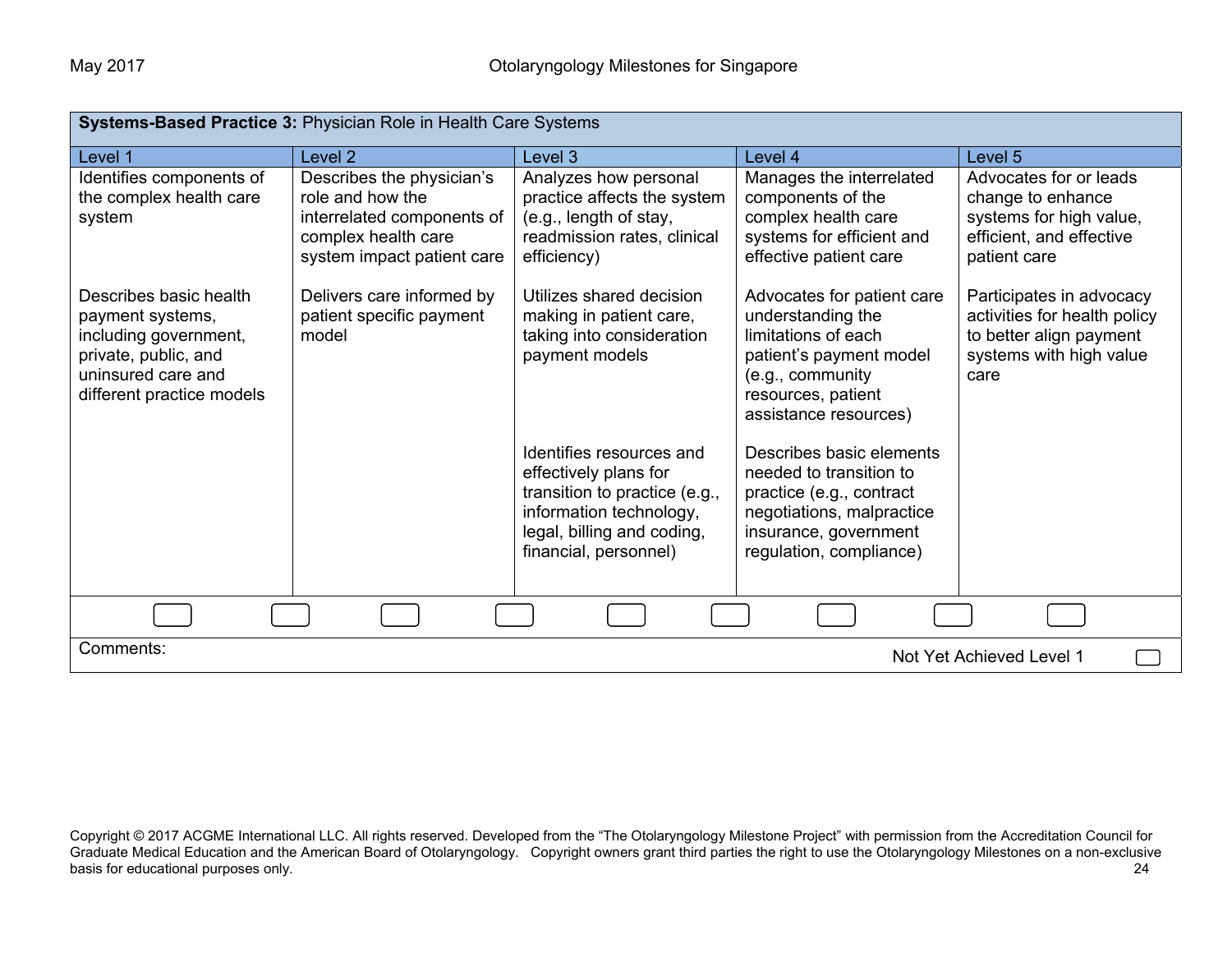| Practice-Based Learning and Improvement 1: Evidence-Based and Informed Practice                                                                                 |                                                                                                                             |                                                                                                                                  |                                                                                                                                                                     |                                                                                                                                                    |
|-----------------------------------------------------------------------------------------------------------------------------------------------------------------|-----------------------------------------------------------------------------------------------------------------------------|----------------------------------------------------------------------------------------------------------------------------------|---------------------------------------------------------------------------------------------------------------------------------------------------------------------|----------------------------------------------------------------------------------------------------------------------------------------------------|
| Level 1                                                                                                                                                         | Level 2                                                                                                                     | Level 3                                                                                                                          | Level 4                                                                                                                                                             | Level 5                                                                                                                                            |
| Demonstrates how to<br>access and use available<br>evidence, and incorporate<br>patient preferences and<br>values in order to take care<br>of a routine patient | Articulates clinical<br>questions and elicits<br>patient preferences and<br>values in order to guide<br>evidence-based care | Locates and applies the<br>best available evidence,<br>integrated with patient<br>preference, to the care of<br>complex patients | Critically appraises and<br>applies evidence even in<br>the face of uncertainty and<br>conflicting evidence to<br>guide care, tailored to the<br>individual patient | Coaches others to critically<br>appraise and apply<br>evidence for complex<br>patients; and/or<br>participates in the<br>development of guidelines |
|                                                                                                                                                                 |                                                                                                                             |                                                                                                                                  |                                                                                                                                                                     |                                                                                                                                                    |
| Comments:<br>Not Yet Achieved Level 1                                                                                                                           |                                                                                                                             |                                                                                                                                  |                                                                                                                                                                     |                                                                                                                                                    |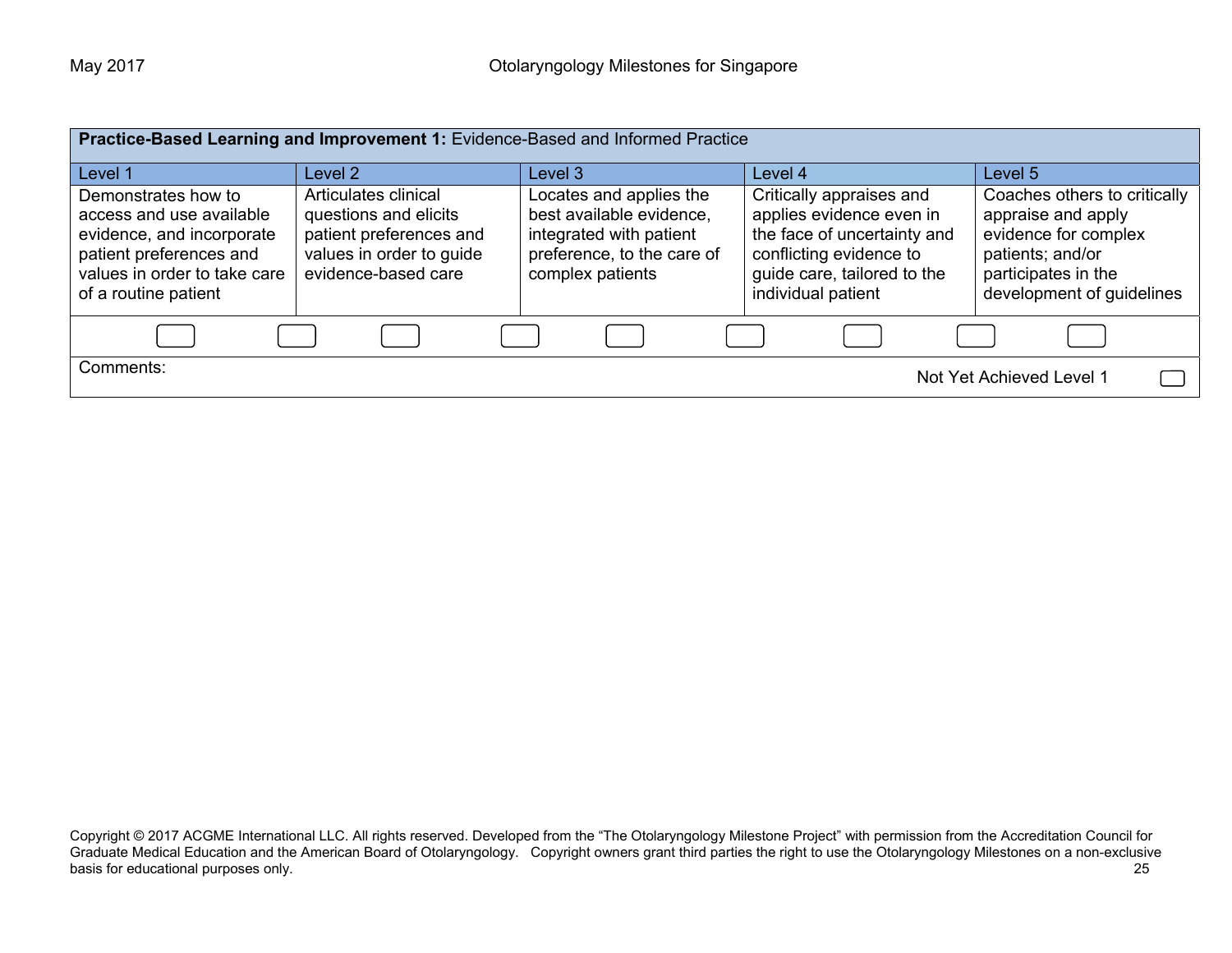| Practice-Based Learning and Improvement 2: Reflective Practice and Commitment to Personal Growth      |                                                                                                                        |                                                                                                                                            |                                                                                                                                   |                                                                                            |  |
|-------------------------------------------------------------------------------------------------------|------------------------------------------------------------------------------------------------------------------------|--------------------------------------------------------------------------------------------------------------------------------------------|-----------------------------------------------------------------------------------------------------------------------------------|--------------------------------------------------------------------------------------------|--|
| Level 1                                                                                               | Level 2                                                                                                                | Level 3                                                                                                                                    | Level 4                                                                                                                           | Level 5                                                                                    |  |
| Accepts responsibility for<br>personal and professional<br>development by<br>establishing goals       | Demonstrates openness to<br>performance data<br>(feedback and other input)<br>in order to inform goals                 | Seeks performance data<br>episodically, with<br>adaptability and humility                                                                  | Intentionally seeks<br>performance data<br>consistently, with<br>adaptability and humility                                        | Role models consistently<br>seeking performance data,<br>with adaptability and<br>humility |  |
| Identifies the factors that<br>contribute to gap(s)<br>between expectations and<br>actual performance | Analyzes and reflects on<br>the factors that contribute<br>to gap(s) between<br>expectations and actual<br>performance | Analyzes, reflects on, and<br>institutes behavioral<br>change(s) to narrow the<br>gap(s) between<br>expectations and actual<br>performance | Challenges assumptions<br>and considers alternatives<br>in narrowing the gap(s)<br>between expectations and<br>actual performance | Coaches others on<br>reflective practice                                                   |  |
| Actively seeks<br>opportunities to improve                                                            | Designs and implements a<br>learning plan, with<br>prompting                                                           | Independently creates and<br>implements a learning plan                                                                                    | Uses performance data to<br>measure the effectiveness<br>of the learning plan and,<br>when necessary, improves<br>it              | Facilitates the design and<br>implementation of learning<br>plans for others               |  |
|                                                                                                       |                                                                                                                        |                                                                                                                                            |                                                                                                                                   |                                                                                            |  |
| Comments:<br>Not Yet Achieved Level 1                                                                 |                                                                                                                        |                                                                                                                                            |                                                                                                                                   |                                                                                            |  |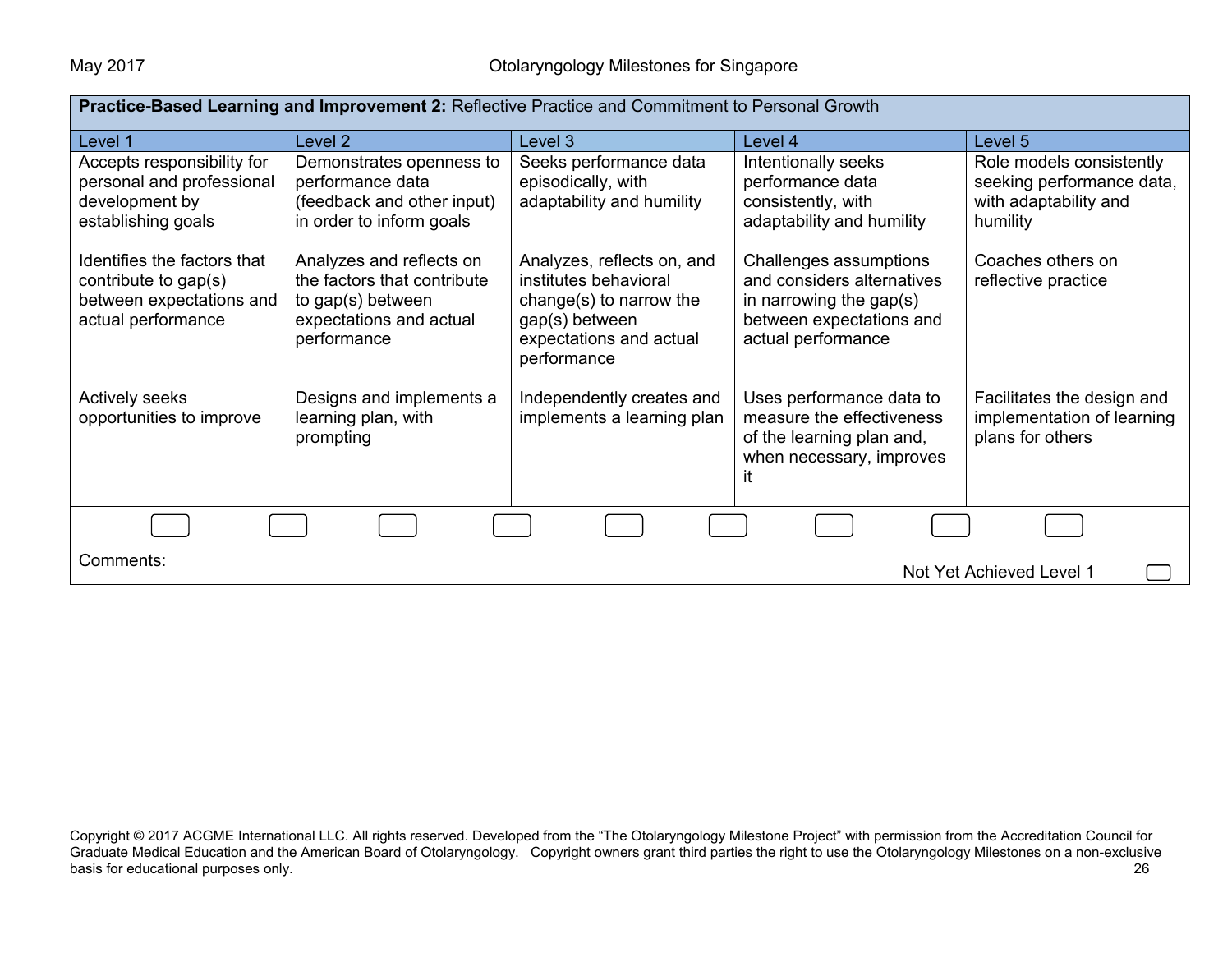| <b>Professionalism 1: Professional Behavior and Ethical Principles</b>                                                                                                                                                                             |                                                                             |                                                                                            |                                                                                                                                                                                                              |                                                                                                                                           |
|----------------------------------------------------------------------------------------------------------------------------------------------------------------------------------------------------------------------------------------------------|-----------------------------------------------------------------------------|--------------------------------------------------------------------------------------------|--------------------------------------------------------------------------------------------------------------------------------------------------------------------------------------------------------------|-------------------------------------------------------------------------------------------------------------------------------------------|
| Level 1                                                                                                                                                                                                                                            | Level <sub>2</sub>                                                          | Level 3                                                                                    | Level 4                                                                                                                                                                                                      | Level 5                                                                                                                                   |
| Identifies and describes<br>potential triggers for<br>professionalism lapses                                                                                                                                                                       | Demonstrates insight into<br>professional behavior in<br>routine situations | Demonstrates professional<br>behavior in complex or<br>stressful situations                | Recognizes situations that<br>may trigger professionalism<br>lapses and intervenes to<br>prevent lapses in self and<br>others                                                                                | Coaches others when their<br>behavior fails to meet<br>professional expectations                                                          |
| Describes when and how<br>to appropriately report<br>professionalism lapses,<br>including strategies for<br>addressing common<br>barriers                                                                                                          | Takes responsibility for<br>own professionalism<br>lapses                   | Analyzes complex<br>situations using ethical<br>principles                                 | Recognizes and utilizes<br>appropriate resources for<br>managing and resolving<br>ethical dilemmas as needed<br>(e.g., ethics consultations,<br>literature review, risk<br>management/legal<br>consultation) | Identifies and seeks to<br>address system-level<br>factors that induce or<br>exacerbate ethical<br>problems or impede their<br>resolution |
| Demonstrates<br>knowledge of the ethical<br>principles underlying<br>informed consent,<br>surrogate decision<br>making, advance<br>directives, confidentiality,<br>error disclosure,<br>stewardship of limited<br>resources, and related<br>topics | Analyzes straightforward<br>situations using ethical<br>principles          | Recognizes need to seek<br>help in managing and<br>resolving complex ethical<br>situations |                                                                                                                                                                                                              |                                                                                                                                           |
|                                                                                                                                                                                                                                                    |                                                                             |                                                                                            |                                                                                                                                                                                                              |                                                                                                                                           |
| Comments:<br>Not Yet Achieved Level 1                                                                                                                                                                                                              |                                                                             |                                                                                            |                                                                                                                                                                                                              |                                                                                                                                           |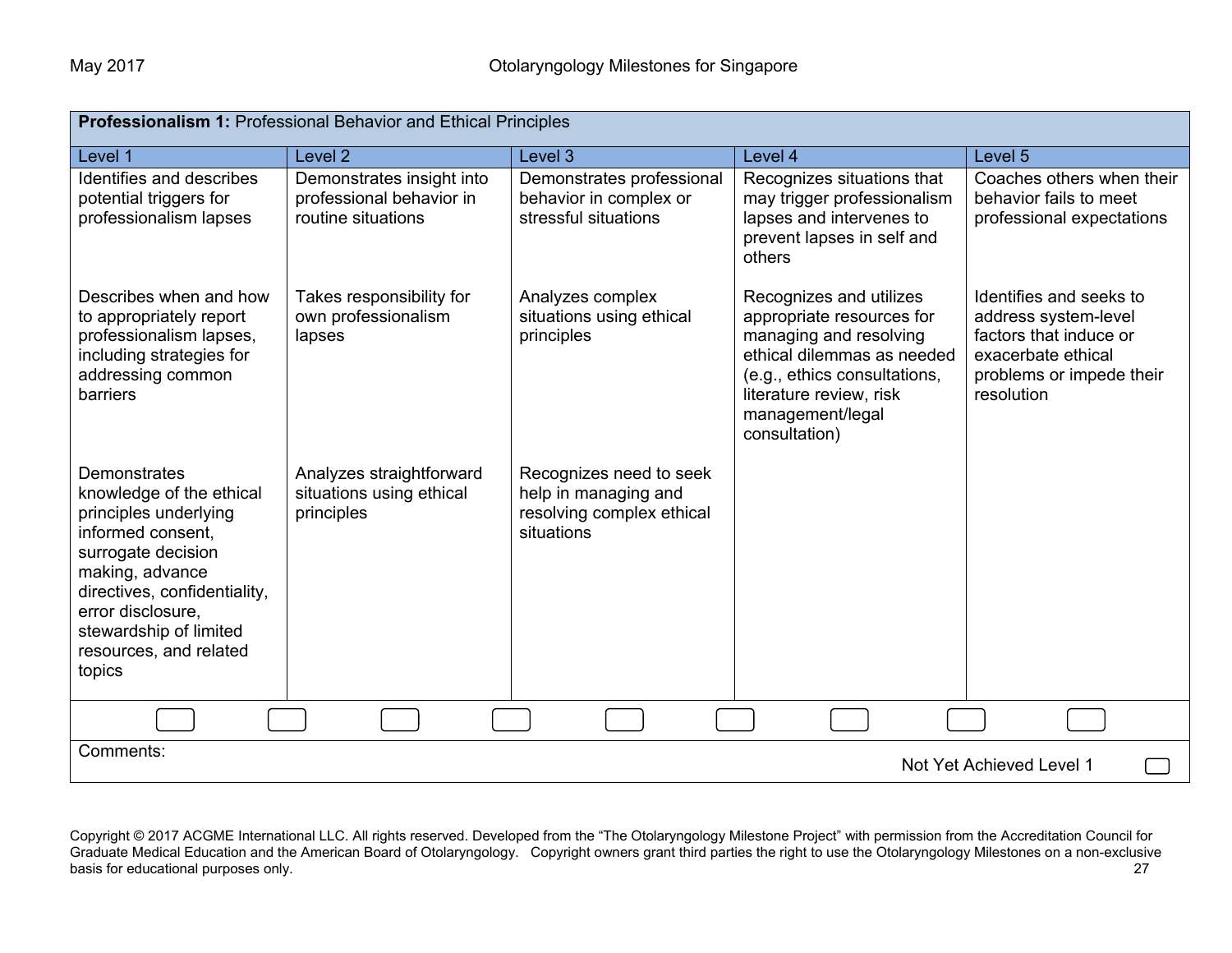| Professionalism 2: Accountability/Conscientiousness                                                                                                                                                                 |                                                                                                                                  |                                                                                                                                               |                                                                                                                             |                                       |
|---------------------------------------------------------------------------------------------------------------------------------------------------------------------------------------------------------------------|----------------------------------------------------------------------------------------------------------------------------------|-----------------------------------------------------------------------------------------------------------------------------------------------|-----------------------------------------------------------------------------------------------------------------------------|---------------------------------------|
| Level 1                                                                                                                                                                                                             | Level 2                                                                                                                          | Level 3                                                                                                                                       | Level 4                                                                                                                     | Level 5                               |
| Takes responsibility for<br>failure to complete tasks<br>and responsibilities,<br>identifies potential<br>contributing factors, and<br>describes strategies for<br>ensuring timely task<br>completion in the future | Performs tasks and<br>responsibilities in a<br>timely manner with<br>appropriate attention to<br>detail in routine<br>situations | Performs tasks and<br>responsibilities in a<br>timely manner with<br>appropriate attention to<br>detail in complex or<br>stressful situations | Recognizes situations<br>that may impact others'<br>ability to complete tasks<br>and responsibilities in a<br>timely manner | Takes ownership of<br>system outcomes |
| Responds promptly to<br>requests or reminders to<br>complete tasks and<br>responsibilities                                                                                                                          | Recognizes situations<br>that may impact own<br>ability to complete tasks<br>and responsibilities in a<br>timely manner          | Proactively implements<br>strategies to ensure that<br>the needs of patients,<br>teams, and systems are<br>met                                |                                                                                                                             |                                       |
|                                                                                                                                                                                                                     |                                                                                                                                  |                                                                                                                                               |                                                                                                                             |                                       |
| Comments:<br>Not Yet Achieved Level 1                                                                                                                                                                               |                                                                                                                                  |                                                                                                                                               |                                                                                                                             |                                       |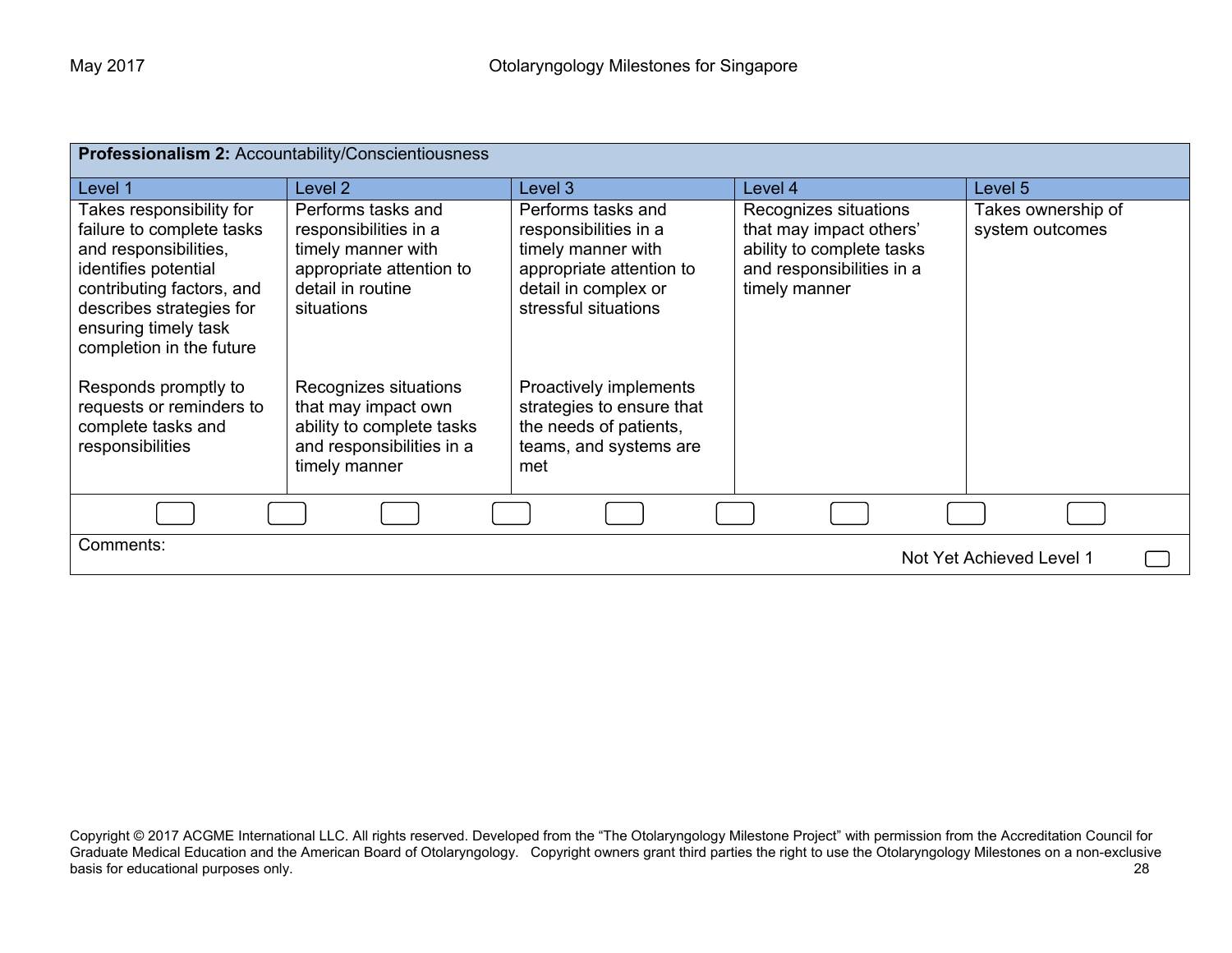| <b>Professionalism 3: Self-Awareness and Help-Seeking</b>                           |                                                                                  |                                                                                                                        |                                                                                                                  |                                                                                                                                 |
|-------------------------------------------------------------------------------------|----------------------------------------------------------------------------------|------------------------------------------------------------------------------------------------------------------------|------------------------------------------------------------------------------------------------------------------|---------------------------------------------------------------------------------------------------------------------------------|
| Level 1                                                                             | Level <sub>2</sub>                                                               | Level 3                                                                                                                | Level 4                                                                                                          | Level 5                                                                                                                         |
| Recognizes status of<br>personal and<br>professional well-being,<br>with assistance | Independently recognizes<br>status of personal and<br>professional well-being    | With assistance,<br>proposes a plan to<br>optimize personal and<br>professional well-being                             | Independently develops a<br>plan to optimize personal<br>and professional well-<br>being                         | Coaches others when<br>emotional responses or<br>limitations in<br>knowledge/skills do not<br>meet professional<br>expectations |
| Recognizes limits in the<br>knowledge/skills of self<br>or team, with assistance    | Independently recognizes<br>limits in the<br>knowledge/skills of self or<br>team | With assistance,<br>proposes a plan to<br>remediate or improve<br>limits in the<br>knowledge/skills of self or<br>team | Independently develops a<br>plan to remediate or<br>improve limits in the<br>knowledge/skills of self or<br>team |                                                                                                                                 |
|                                                                                     | Demonstrates appropriate<br>help-seeking behaviors                               |                                                                                                                        |                                                                                                                  |                                                                                                                                 |
|                                                                                     |                                                                                  |                                                                                                                        |                                                                                                                  |                                                                                                                                 |
| Comments:                                                                           |                                                                                  |                                                                                                                        |                                                                                                                  | Not Yet Achieved Level 1                                                                                                        |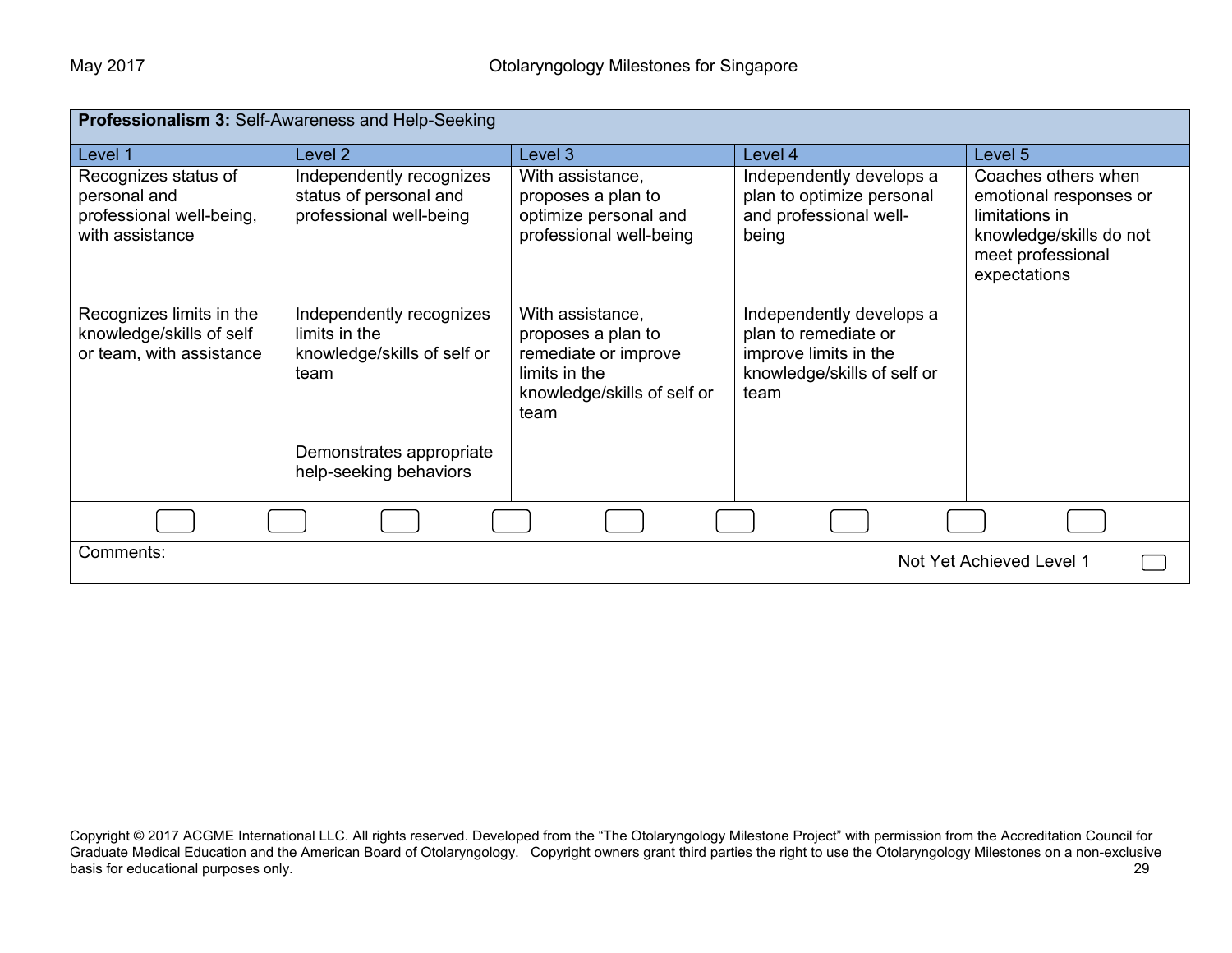| Interpersonal and Communication Skills 1: Patient- and Family-Centered Communication                                                                                                       |                                                                                                                                                                                                                      |                                                                                                                                                                                                   |                                                                                                                                                                            |                                                                                                                                                |
|--------------------------------------------------------------------------------------------------------------------------------------------------------------------------------------------|----------------------------------------------------------------------------------------------------------------------------------------------------------------------------------------------------------------------|---------------------------------------------------------------------------------------------------------------------------------------------------------------------------------------------------|----------------------------------------------------------------------------------------------------------------------------------------------------------------------------|------------------------------------------------------------------------------------------------------------------------------------------------|
| Level 1                                                                                                                                                                                    | Level 2                                                                                                                                                                                                              | Level 3                                                                                                                                                                                           | Level 4                                                                                                                                                                    | Level 5                                                                                                                                        |
| Uses language and non-<br>verbal behavior to<br>demonstrate respect and<br>establish rapport                                                                                               | Establishes a therapeutic<br>relationship in<br>straightforward<br>encounters using active<br>listening and clear<br>language                                                                                        | Establishes a therapeutic<br>relationship<br>in challenging patient<br>encounters                                                                                                                 | Easily establishes<br>therapeutic relationships,<br>with attention to<br>patient/family concerns<br>and context, regardless of<br>complexity                               | Mentors others in situational<br>awareness and critical self-<br>reflection to consistently<br>develop positive therapeutic<br>relationships   |
| Identifies common barriers to<br>effective communication<br>(e.g., language, disability)<br>while accurately<br>communicating own role<br>within the health care system                    | Identifies complex barriers<br>to effective<br>communication (e.g.,<br>health literacy, cultural)                                                                                                                    | When prompted, reflects<br>on personal biases while<br>attempting to minimize<br>communication barriers                                                                                           | Independently recognizes<br>personal biases while<br>attempting to proactively<br>minimize communication<br>barriers                                                       | Role models self-<br>awareness practice while<br>identifying teaching a<br>contextual approach to<br>minimize communication<br><b>barriers</b> |
| Identifies the need to adjust<br>communication strategies<br>based on assessment of<br>patient/family expectations<br>and understanding of their<br>health status and treatment<br>options | Organizes and initiates<br>communication with<br>patient/family by<br>introducing stakeholders,<br>setting the agenda,<br>clarifying expectations,<br>and verifying an<br>understanding of the<br>clinical situation | With guidance, sensitively<br>and compassionately<br>delivers medical<br>information; elicits<br>patient/family values, goals<br>and preferences; and<br>acknowledges uncertainty<br>and conflict | Independently uses<br>shared decision making to<br>align patient/family<br>values, goals, and<br>preferences with<br>treatment options to make<br>a personalized care plan | Role models shared<br>decision making in<br>patient/family<br>communication in situations<br>with a high degree of<br>uncertainty/conflict     |
|                                                                                                                                                                                            |                                                                                                                                                                                                                      |                                                                                                                                                                                                   |                                                                                                                                                                            |                                                                                                                                                |
| Comments:<br>Not Yet Achieved Level 1                                                                                                                                                      |                                                                                                                                                                                                                      |                                                                                                                                                                                                   |                                                                                                                                                                            |                                                                                                                                                |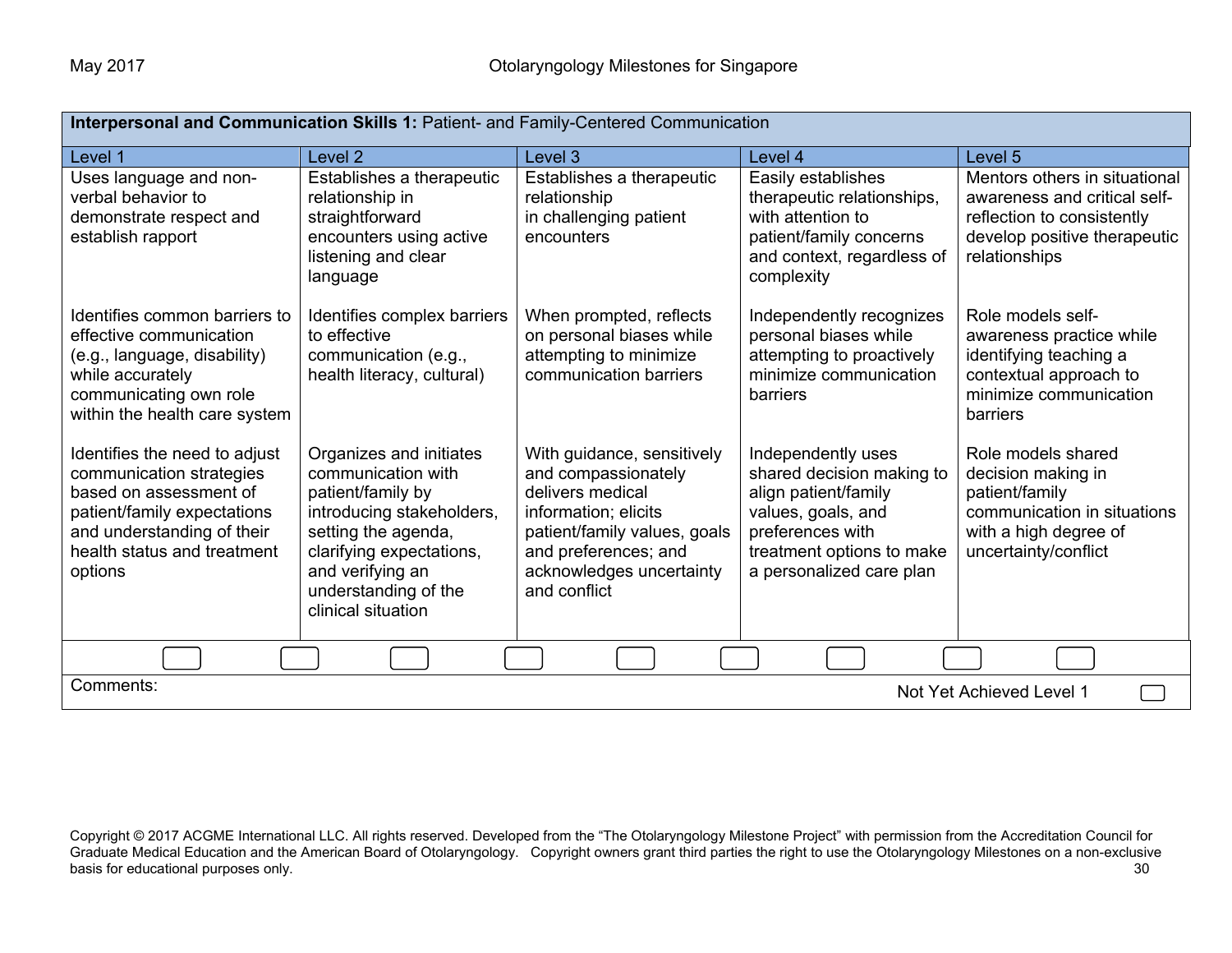| Interpersonal and Communication Skills 2: Interprofessional and Team Communication |                                                                                 |                                                                            |                                                                                                                 |                                                                                                                                                 |
|------------------------------------------------------------------------------------|---------------------------------------------------------------------------------|----------------------------------------------------------------------------|-----------------------------------------------------------------------------------------------------------------|-------------------------------------------------------------------------------------------------------------------------------------------------|
| Level 1                                                                            | Level <sub>2</sub>                                                              | Level 3                                                                    | Level 4                                                                                                         | Level 5                                                                                                                                         |
| Respectfully requests a<br>consultation                                            | Clearly and concisely<br>requests a consultation                                | Checks own<br>understanding of<br>consultant<br>recommendations            | Coordinates<br>recommendations from<br>different members of the<br>health care team to<br>optimize patient care | Role models flexible<br>communication strategies<br>that value input from all<br>health care team<br>members, resolving<br>conflict when needed |
| Respectfully receives a<br>consultation request                                    | Clearly and concisely<br>responds to a consultation<br>request                  | Checks understanding of<br>recommendations when<br>providing consultation  | Communicates feedback<br>and constructive criticism to<br>superiors                                             | Facilitates regular health<br>care team-based feedback<br>in complex situations                                                                 |
| Uses language that<br>values all members of<br>the health care team                | Communicates<br>information effectively<br>with all health care team<br>members | Uses active listening to<br>adapt communication<br>style to fit team needs |                                                                                                                 |                                                                                                                                                 |
|                                                                                    | Solicits feedback on<br>performance as a member<br>of the health care team      | Communicates concerns<br>and provides feedback to<br>peers and learners    |                                                                                                                 |                                                                                                                                                 |
|                                                                                    |                                                                                 |                                                                            |                                                                                                                 |                                                                                                                                                 |
| Comments:<br>Not Yet Achieved Level 1                                              |                                                                                 |                                                                            |                                                                                                                 |                                                                                                                                                 |